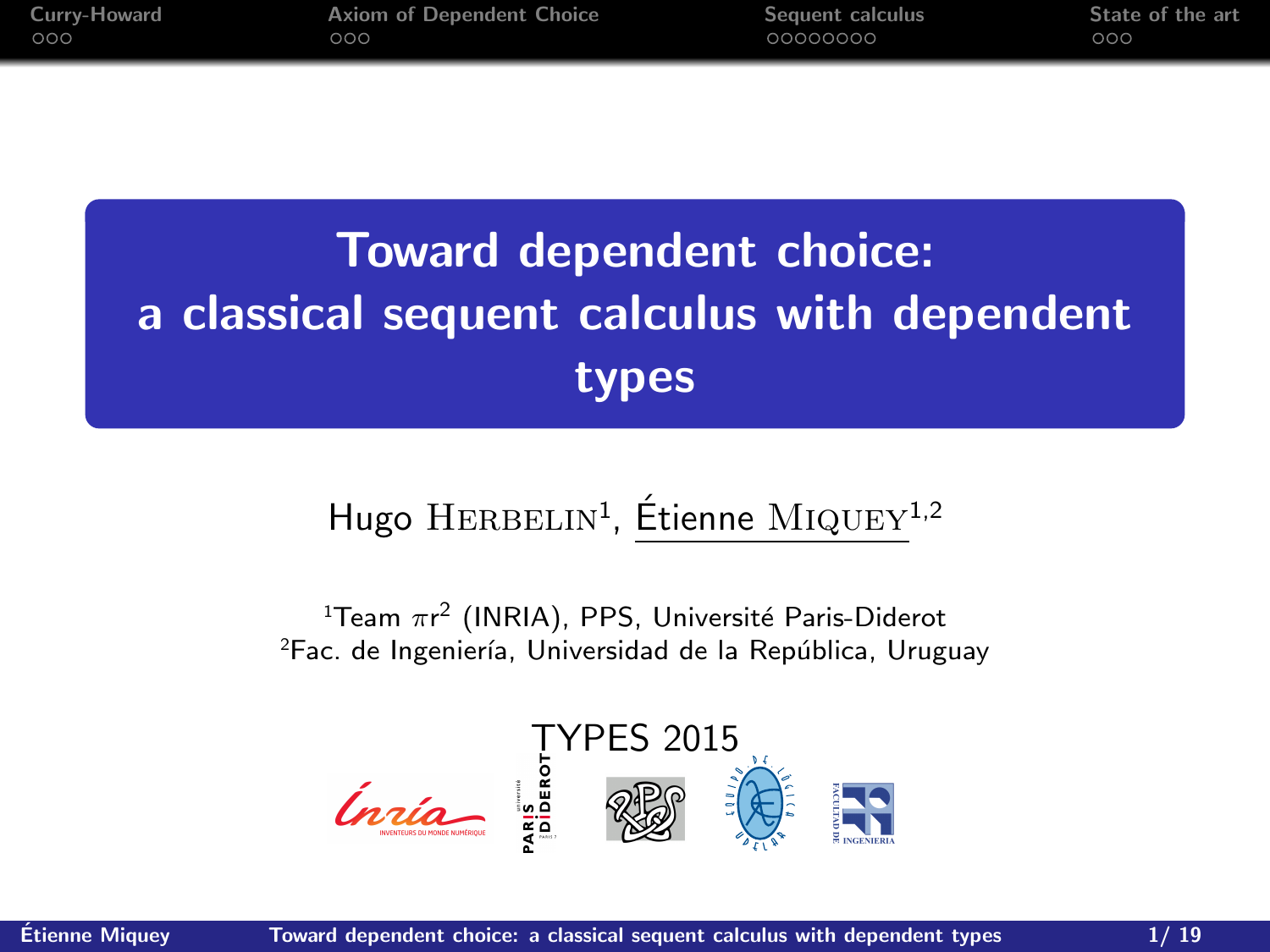<span id="page-1-0"></span>

| Curry-Howard | Axiom of Dependent Choice   | Sequent calculus | State of the art |
|--------------|-----------------------------|------------------|------------------|
| $\bullet$ 00 | ೧೧೧                         | 00000000         | 000              |
|              | Curry-Howard correspondence |                  |                  |

| Proof/program correspondence                                           |                                                                                   |  |  |
|------------------------------------------------------------------------|-----------------------------------------------------------------------------------|--|--|
| <b>Proof theory</b>                                                    | <b>Functional programming</b>                                                     |  |  |
| Proposition                                                            | <b>Type</b>                                                                       |  |  |
| Deduction rule                                                         | Typing rule                                                                       |  |  |
| $A \Rightarrow B$                                                      | $A \rightarrow B$                                                                 |  |  |
| $\Gamma \vdash A \Rightarrow B$ $\Gamma \vdash A$<br>$\Gamma \vdash R$ | $\Gamma \vdash t:A \rightarrow B$ $\Gamma \vdash u:A$<br>$\Gamma \vdash (t)u : B$ |  |  |

A first extension :

Classical logic [Griffin'90]

$$
call/cc : ((A \Rightarrow B) \Rightarrow A) \Rightarrow A
$$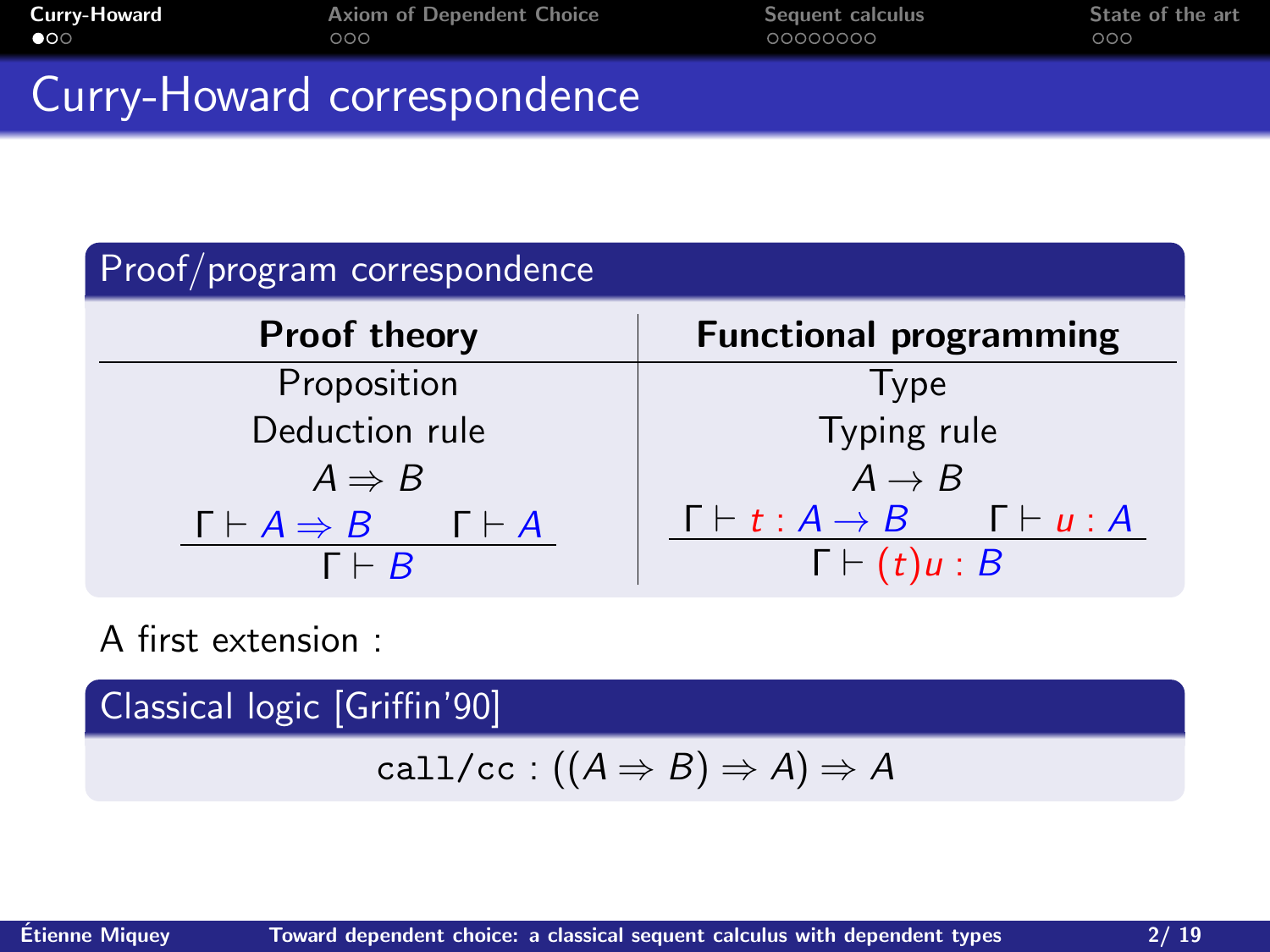| Extending more        |                           |                  |                  |
|-----------------------|---------------------------|------------------|------------------|
| Curry-Howard          | Axiom of Dependent Choice | Sequent calculus | State of the art |
| $\circ \bullet \circ$ | 000                       | 00000000         | 000              |

## Axiom of Choice

$$
AC_A: \forall x^A \exists y^B P(x, y) \rightarrow \exists f^{A \rightarrow B} \forall x^A P(x, f(x))
$$

Ingredients : Martin-Löf's type theory

$$
\frac{\Gamma, a : A \vdash p : B}{\Gamma \vdash \lambda a.p : A \rightarrow B} \rightarrow_I \qquad \frac{\Gamma, x : T \vdash p : A}{\Gamma \vdash \lambda x.p : \forall x^T A} \forall_I
$$
\n
$$
\frac{\Gamma \vdash p : A[t/x] \quad \Gamma \vdash t : T}{\Gamma \vdash (t, p) : \exists x^T A} \exists_I \qquad \frac{\Gamma \vdash p : \exists x^T A(x)}{\Gamma \vdash prf p : A(\text{wit } p)} \exists_E
$$

$$
\begin{array}{rcl}\nAC_A & := & \lambda H.(\lambda \times \text{wit}(H \times), \lambda \times \text{prf}(H \times)) \\
& : & \forall x^A \exists y^B P(x, y) \rightarrow \exists f^{A \rightarrow B} \forall x^A P(x, f(x))\n\end{array}
$$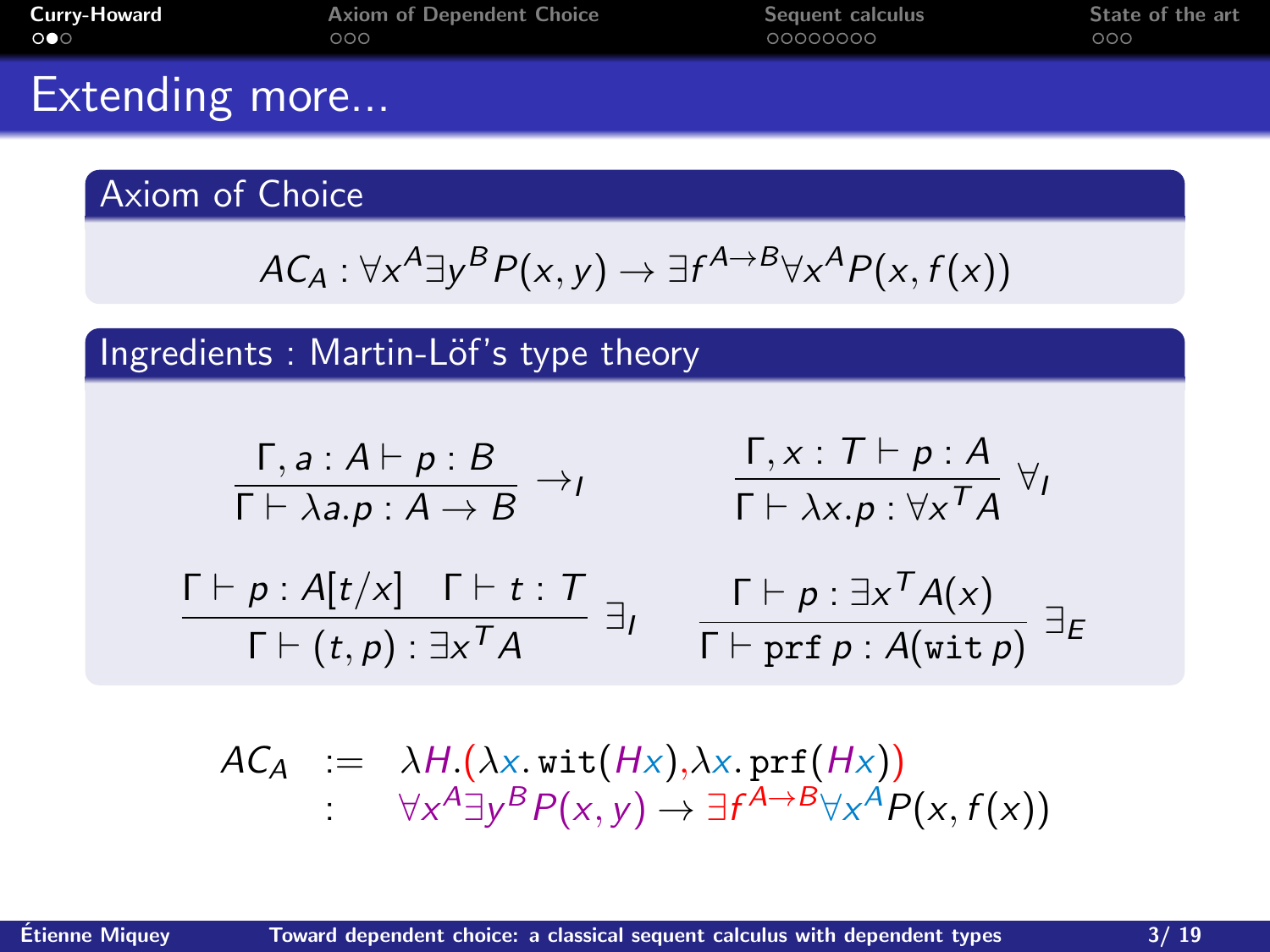| <b>Curry-Howard</b> | Axiom of Dependent Choice | Sequent calculus | State of the art |
|---------------------|---------------------------|------------------|------------------|
| $\circ$ $\circ$     | 000                       | 00000000         | 000              |
| still more?         |                           |                  |                  |

$$
AC_A := \lambda H.(\lambda x. \text{wit}(Hx), \lambda x. \text{prf}(Hx))
$$

• In classical logic :

 $H_0 := \text{calculate}_{\alpha}(1, \phi(\text{throw}_{\alpha}(2, p)) : \exists x P(x)$ 

- the witness may depend on the context, so do the proof!
- reducing a term in different contexts, one might reach a contradiction :

$$
\underbrace{\left(\text{wit}(AC_A H) 0, \text{prf}(AC_A H) 0\right)}_{\exists y P(0,y)} \rightsquigarrow \left(\text{wit }H_0, \text{prf }H_0\right) \rightsquigarrow \underbrace{\left(1, \stackrel{P(0,2)}{\longrightarrow}\right)}_{\exists y P(x,y)}
$$

 $\leftrightarrow$  idea : we need to share...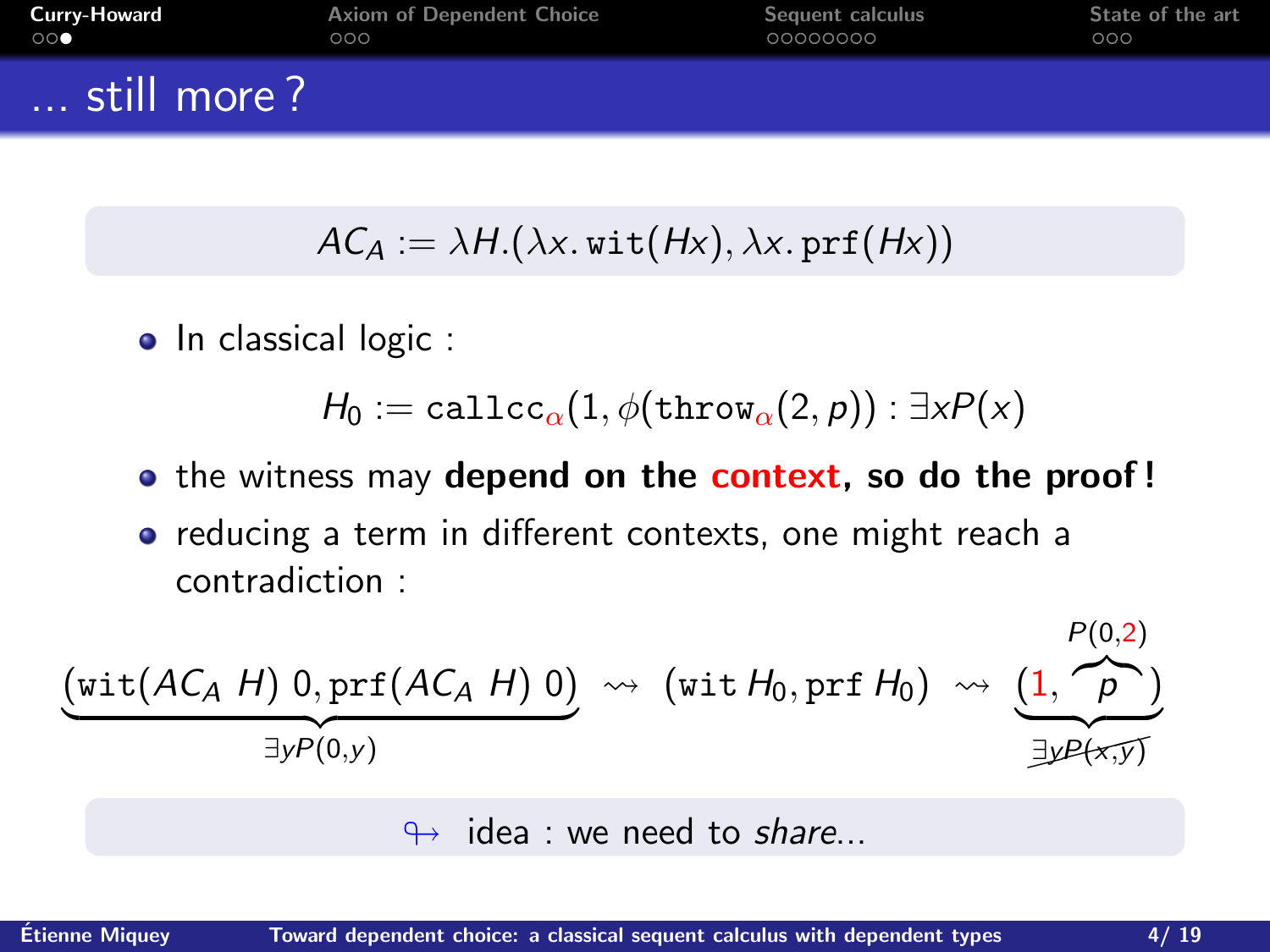<span id="page-4-0"></span>

| Curry-Howard       | <b>Axiom of Dependent Choice</b> | Sequent calculus | State of the art |
|--------------------|----------------------------------|------------------|------------------|
| 000                | 100                              | 00000000         | ೧೦೦              |
| Toward a solution? |                                  |                  |                  |

$$
AC_{\mathbb{N}} : \forall x^{\mathbb{N}} \exists y^B P(x, y) \rightarrow \exists f^{\mathbb{N} \rightarrow B} \forall x^{\mathbb{N}} P(x, f(x))
$$

Proof :

 $AC := \lambda H.(\lambda n. \text{wit}(Hn), \lambda n. \text{prf}(Hn))$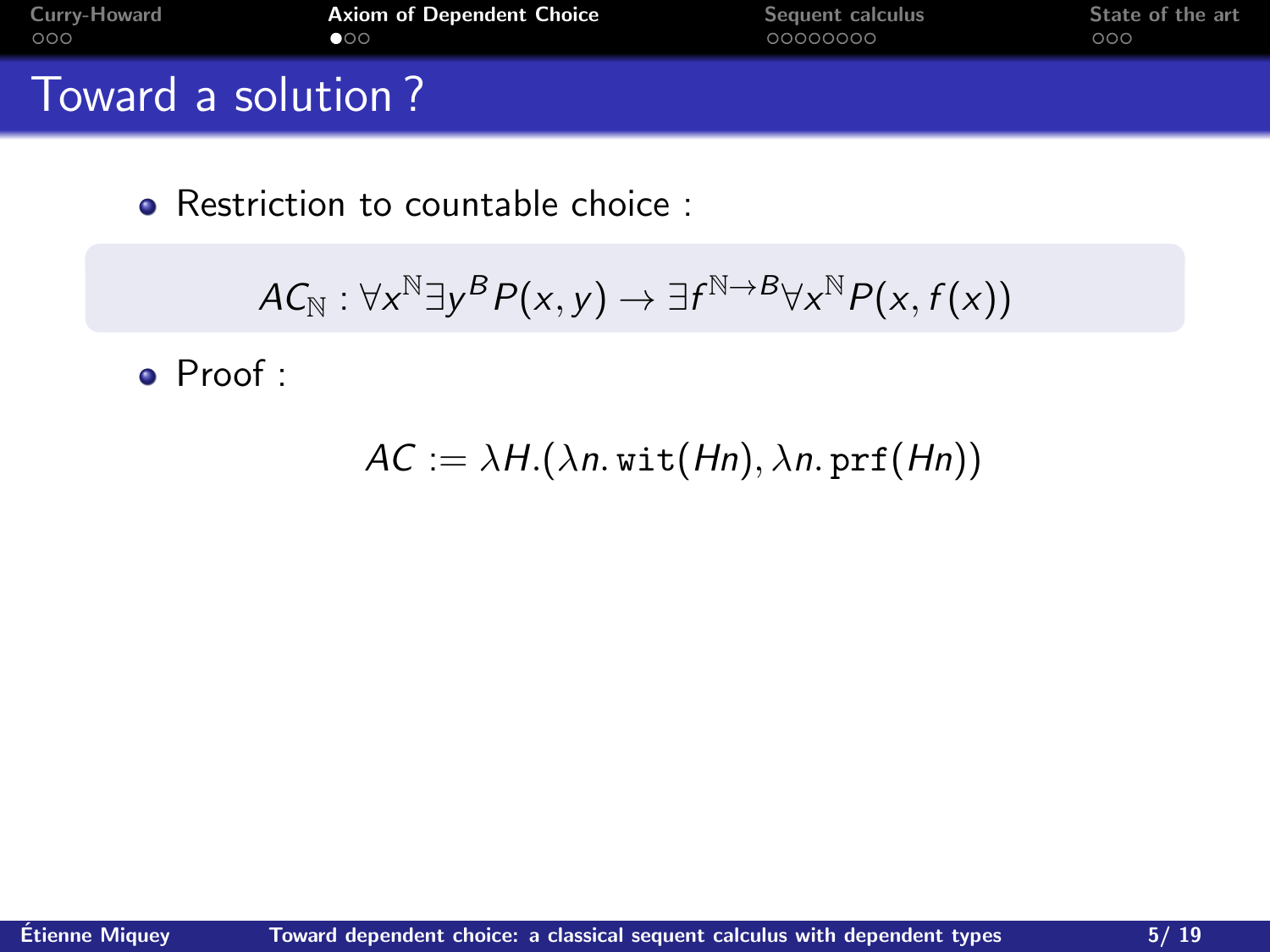| Curry-Howard       | <b>Axiom of Dependent Choice</b> | Sequent calculus | State of the art |
|--------------------|----------------------------------|------------------|------------------|
| 000                | 100                              | 00000000         | 000              |
| Toward a solution? |                                  |                  |                  |

$$
AC_{\mathbb{N}}:\forall \mathsf{x}^{\mathbb{N}} \exists \mathsf{y}^{\mathsf{B}} \mathsf{P}(\mathsf{x}, \mathsf{y}) \rightarrow \exists \mathsf{f}^{\mathbb{N} \rightarrow \mathsf{B}} \forall \mathsf{x}^{\mathbb{N}} \mathsf{P}(\mathsf{x}, \mathsf{f}(\mathsf{x}))
$$

Proof :

 $AC := \lambda H.(\lambda n \text{ if } n = 0 \text{ then with } H 0 \text{ else})$ if  $n = 1$  then wit  $H$  1 else ...,  $\lambda$ n.if  $n = 0$  then prf H 0 else if  $n = 1$  then prf  $H$  1 else ...)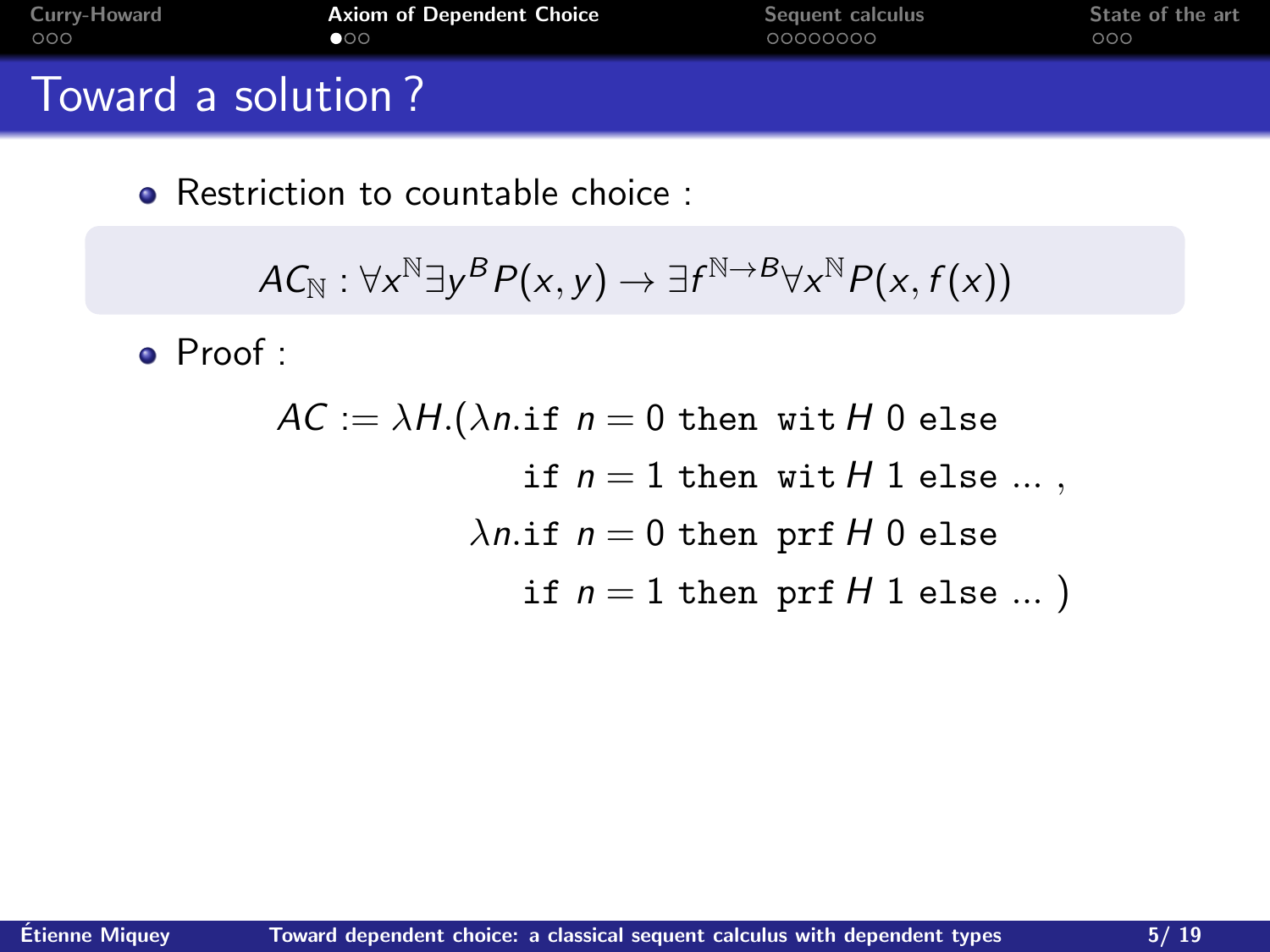| Curry-Howard       | <b>Axiom of Dependent Choice</b> | Sequent calculus | State of the art |
|--------------------|----------------------------------|------------------|------------------|
| 000                | 100                              | 00000000         | 000              |
| Toward a solution? |                                  |                  |                  |

$$
\mathcal{A}\mathcal{C}_{\mathbb{N}}:\forall \mathsf{x}^{\mathbb{N}}\exists \mathsf{y}^{\mathcal{B}}\mathcal{P}(\mathsf{x},\mathsf{y})\rightarrow\exists \mathsf{f}^{\mathbb{N}\rightarrow \mathcal{B}}\forall \mathsf{x}^{\mathbb{N}}\mathcal{P}(\mathsf{x},\mathsf{f}(\mathsf{x}))
$$

Proof :

$$
AC := \lambda H. \text{ let } H_0 = H \text{ 0 in } \\ \text{let } H_1 = H \text{ 1 in } \\ ... \\ (\lambda n. \text{if } n = 0 \text{ then wit } H_0 \text{ else } \\ \text{if } n = 1 \text{ then wit } H_1 \text{ else } ... \text{,} \\ \lambda n. \text{if } n = 0 \text{ then prf } H_0 \text{ else } ... \text{)} \\ \text{if } n = 1 \text{ then prf } H_1 \text{ else } ... \text{)} \\
$$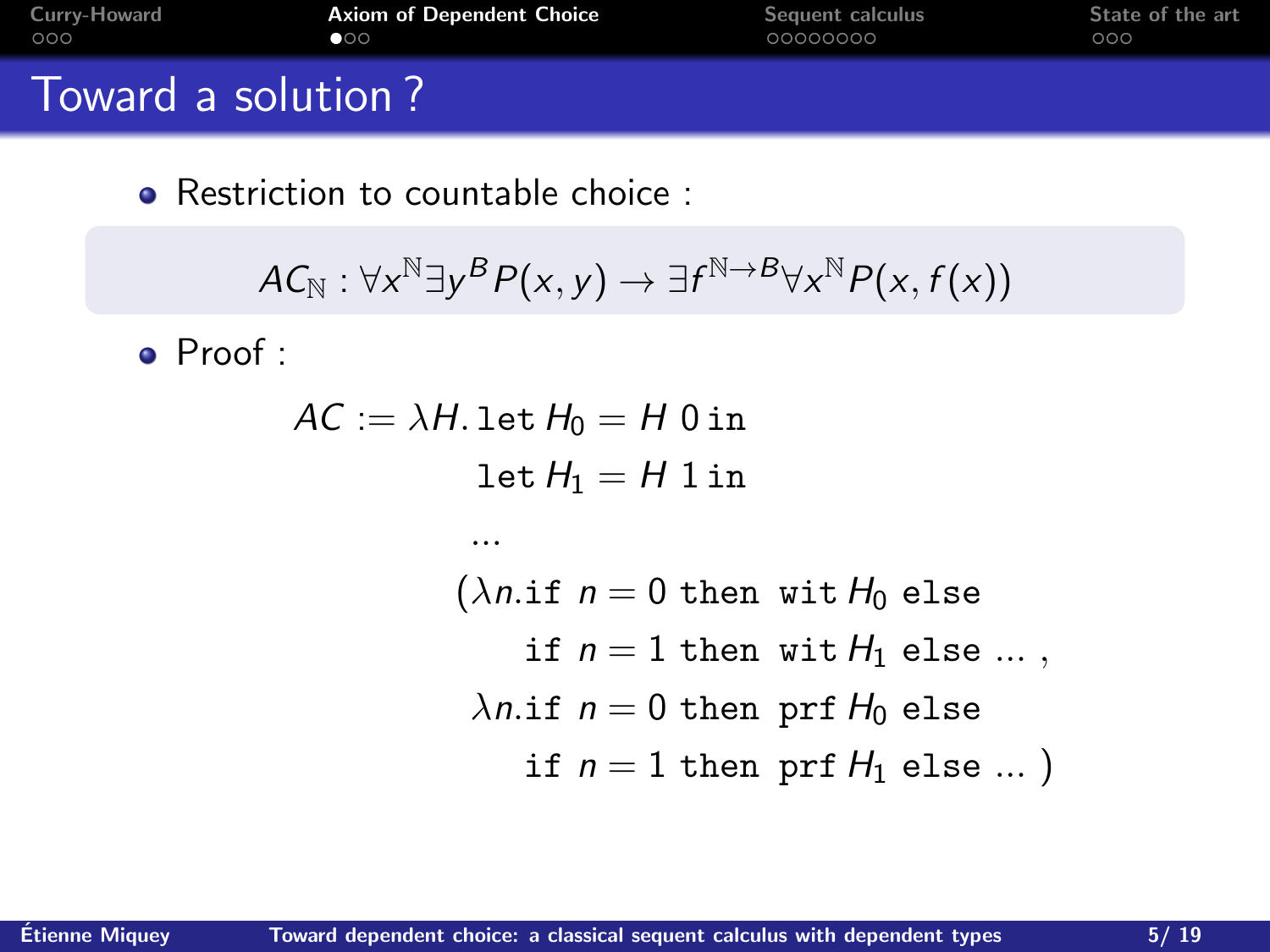| Curry-Howard       | <b>Axiom of Dependent Choice</b> | Sequent calculus | State of the art |
|--------------------|----------------------------------|------------------|------------------|
| 000                | 100                              | 00000000         | 000              |
| Toward a solution? |                                  |                  |                  |

$$
AC_{\mathbb{N}}:\forall \mathsf{x}^{\mathbb{N}} \exists \mathsf{y}^{\mathsf{B}} \mathsf{P}(\mathsf{x}, \mathsf{y}) \rightarrow \exists \mathsf{f}^{\mathbb{N} \rightarrow \mathsf{B}} \forall \mathsf{x}^{\mathbb{N}} \mathsf{P}(\mathsf{x}, \mathsf{f}(\mathsf{x}))
$$

Proof :

$$
AC := \lambda H. \text{ let } H_{\infty} = (H \ 0, H \ 1, \dots, H \ n, \dots) \text{ in } \newline (\lambda n. \text{nth } n \ H_{\infty}, \lambda n. \text{nth } n \ H_{\infty})
$$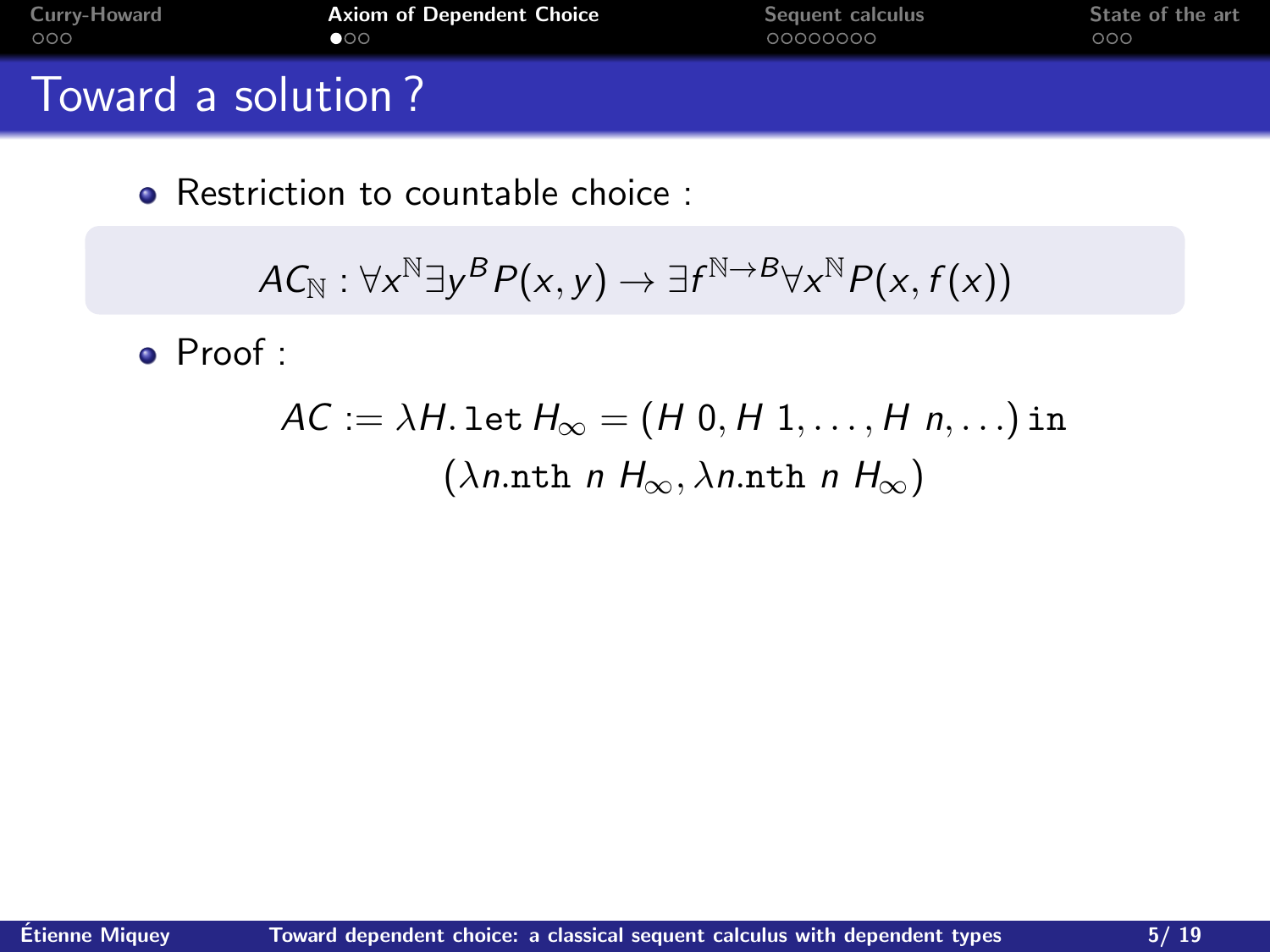| Curry-Howard       | <b>Axiom of Dependent Choice</b> | Sequent calculus | State of the art |
|--------------------|----------------------------------|------------------|------------------|
| 000                | 100                              | 00000000         | 000              |
| Toward a solution? |                                  |                  |                  |

$$
AC_{\mathbb{N}}: \forall \mathsf{x}^{\mathbb{N}} \exists \mathsf{y}^{\mathsf{B}} \mathsf{P}(\mathsf{x}, \mathsf{y}) \rightarrow \exists \mathsf{f}^{\mathbb{N} \rightarrow \mathsf{B}} \forall \mathsf{x}^{\mathbb{N}} \mathsf{P}(\mathsf{x}, \mathsf{f}(\mathsf{x}))
$$

Proof :

$$
AC := \lambda H. \text{let } H_{\infty} = \text{cofix}_{fn}^0(H \ n, f(S(n))) \text{ in } \newline (\lambda n. \text{nth } n \ H_{\infty}, \lambda n. \text{nth } n \ H_{\infty})
$$

- We can easily adapt to dependent choice
- Intuitionistic proof!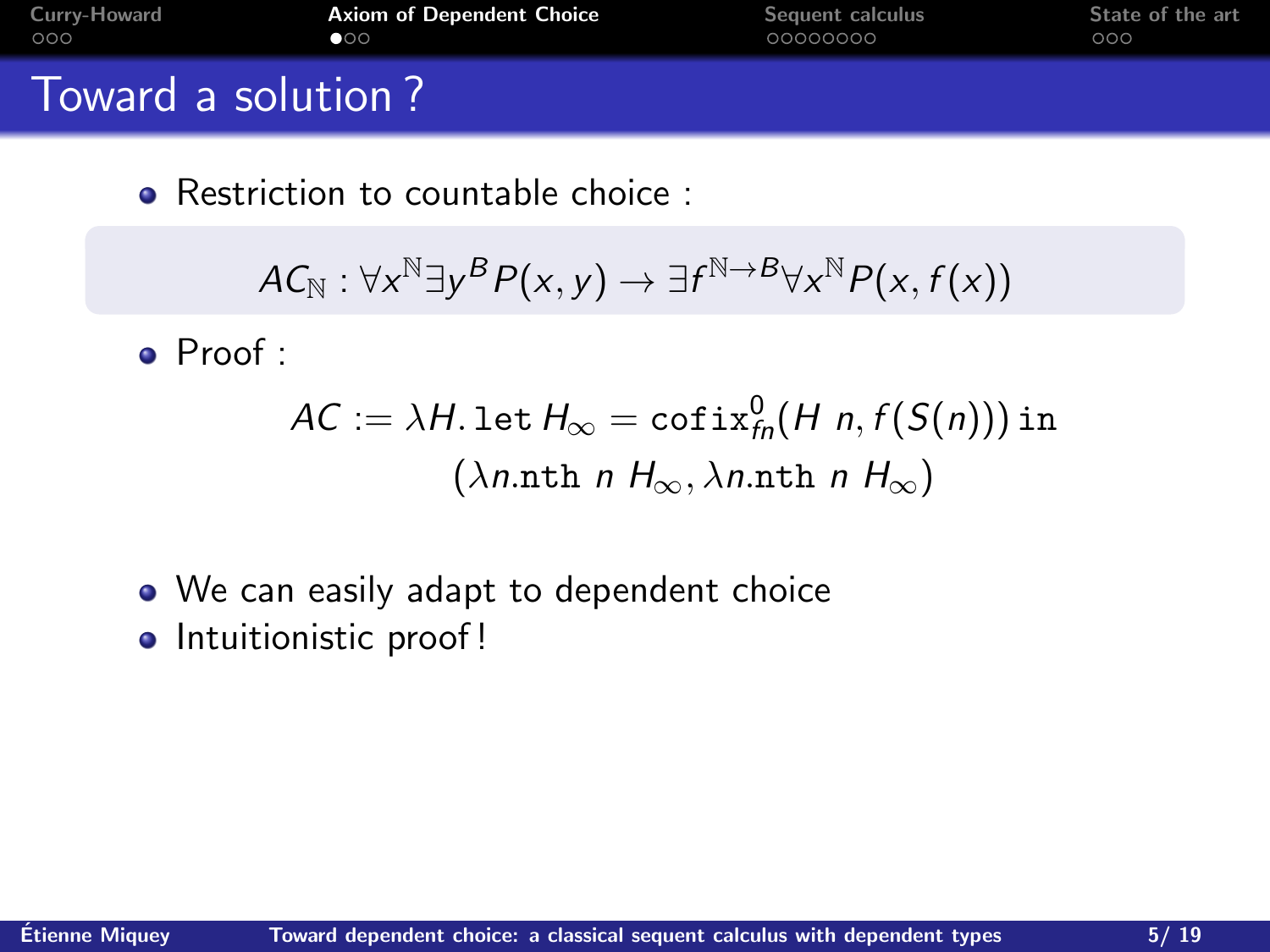| Curry-Howard<br>000         | <b>Axiom of Dependent Choice</b><br>$\circ \bullet \circ$                                                   | Sequent calculus<br>00000000                                                 | State of the art<br>000 |
|-----------------------------|-------------------------------------------------------------------------------------------------------------|------------------------------------------------------------------------------|-------------------------|
| The recipe : $dPA^{\omega}$ |                                                                                                             |                                                                              |                         |
|                             |                                                                                                             | Ref: Hugo Herbelin (LICS'12)                                                 |                         |
|                             |                                                                                                             | A Constructive Proof of Dependent<br>Choice, Compatible with Classical Logic |                         |
| A formal system :           | • classical : $p, q ::=    \text{ catch}_{\alpha} p   \text{ throw}_{\alpha} p$<br>• with dependent types : |                                                                              |                         |
|                             | • formulas : $A, B ::=    [a : A] \rightarrow B   t = u$ ,                                                  |                                                                              |                         |
|                             | • terms : $t, u ::=   $ wit $p$ ,                                                                           |                                                                              |                         |
|                             | • proofs : $p, q ::=    prf p$                                                                              |                                                                              |                         |
|                             | a compartimentalization :                                                                                   |                                                                              |                         |

## Definition : Negative-elimination-free

Values :  $V ::= a | () | \lambda x.p | \lambda a.p | (t, p) | (V, V) | i<sub>i</sub>(V)$  $N, M ::= ... | \lambda a.p | (N, N) | \iota_i(N) | prf N | let a = M in N | ...$  $\Gamma \vdash p : \exists x^T A(x)$  p Nef  $\Gamma \vdash \mathtt{prf}\, p : A(\mathtt{wit}\, p)$  $\Gamma \vdash p : \exists x^T A(x) \quad \Gamma, x : \mathcal{T}, a : A \vdash q : B$  $\Gamma \vdash \mathtt{dest} \, p \, \mathtt{as}((x,a))$  in  $q : B$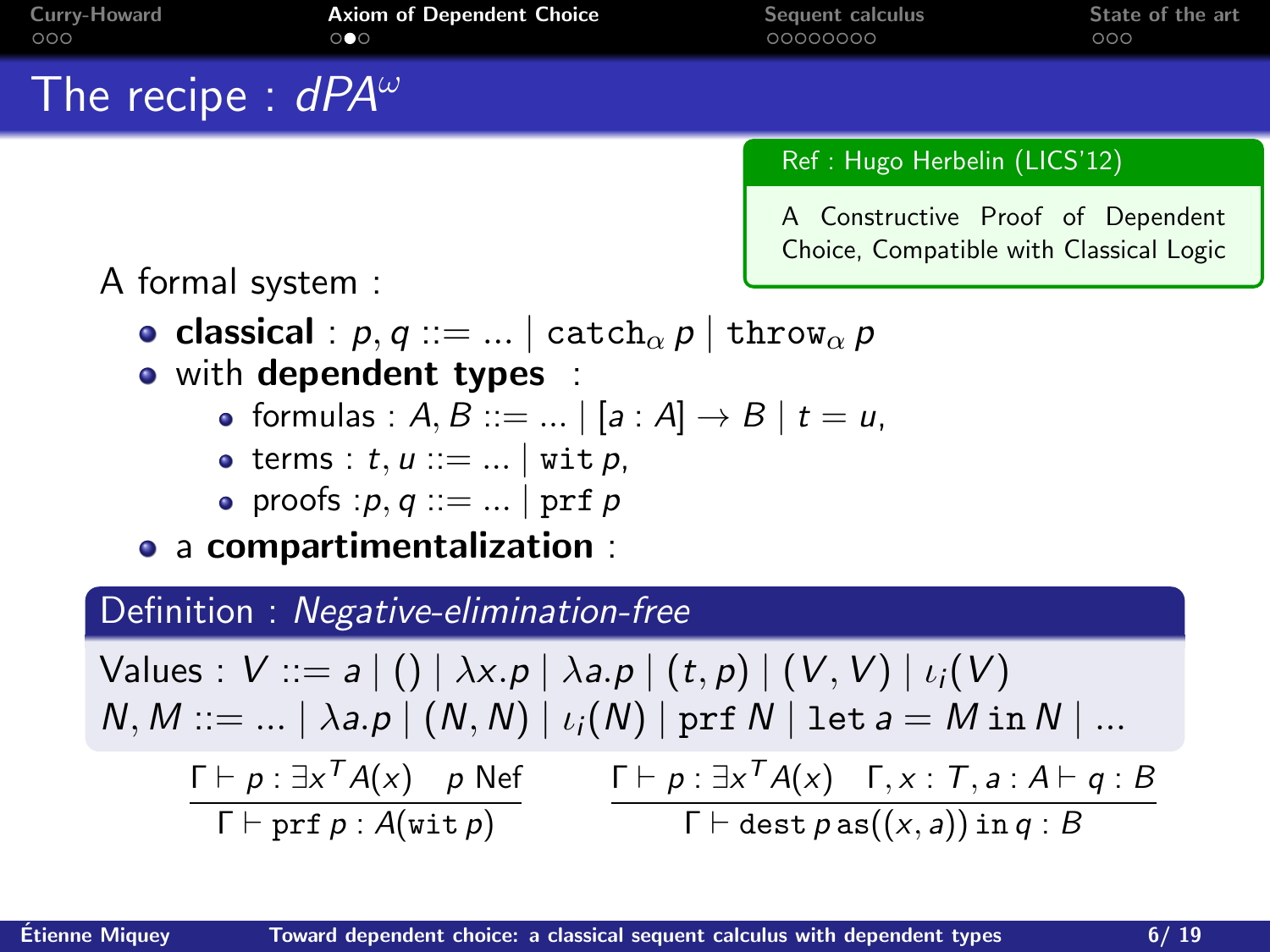| Curry-Howard<br>000               | <b>Axiom of Dependent Choice</b><br>$\circ \bullet \circ$                                                                                         | Sequent calculus<br>00000000                                                 | State of the art<br>000 |
|-----------------------------------|---------------------------------------------------------------------------------------------------------------------------------------------------|------------------------------------------------------------------------------|-------------------------|
| The recipe : $dPA^{\omega}$       |                                                                                                                                                   |                                                                              |                         |
|                                   |                                                                                                                                                   | Ref: Hugo Herbelin (LICS'12)                                                 |                         |
| A formal system :                 |                                                                                                                                                   | A Constructive Proof of Dependent<br>Choice, Compatible with Classical Logic |                         |
|                                   | • classical : $p, q ::=    \text{ catch}_{\alpha} p   \text{ throw}_{\alpha} p$<br>• with dependent types :                                       |                                                                              |                         |
|                                   | • formulas : $A, B ::=    [a : A] \rightarrow B   t = u$ ,                                                                                        |                                                                              |                         |
| • terms : $t, u ::=   $ wit $p$ , |                                                                                                                                                   |                                                                              |                         |
|                                   | • proofs : $p, q ::=    prf p$<br>the contract of the contract of the contract of the contract of the contract of the contract of the contract of |                                                                              |                         |

- a compartimentalization ,
- call-by-value and sharing :  $p, q ::= ... \mid \det a = q \text{ in } p$
- with inductive and **coinductive** constructions :
	- $p,q ::= ... \mid \mathtt{ind}\ t$  of  $\left[p|(x,a).q\right] \mid \mathtt{cofix}_{bn}^{t}$   $p$
- **a** laziness on the cofix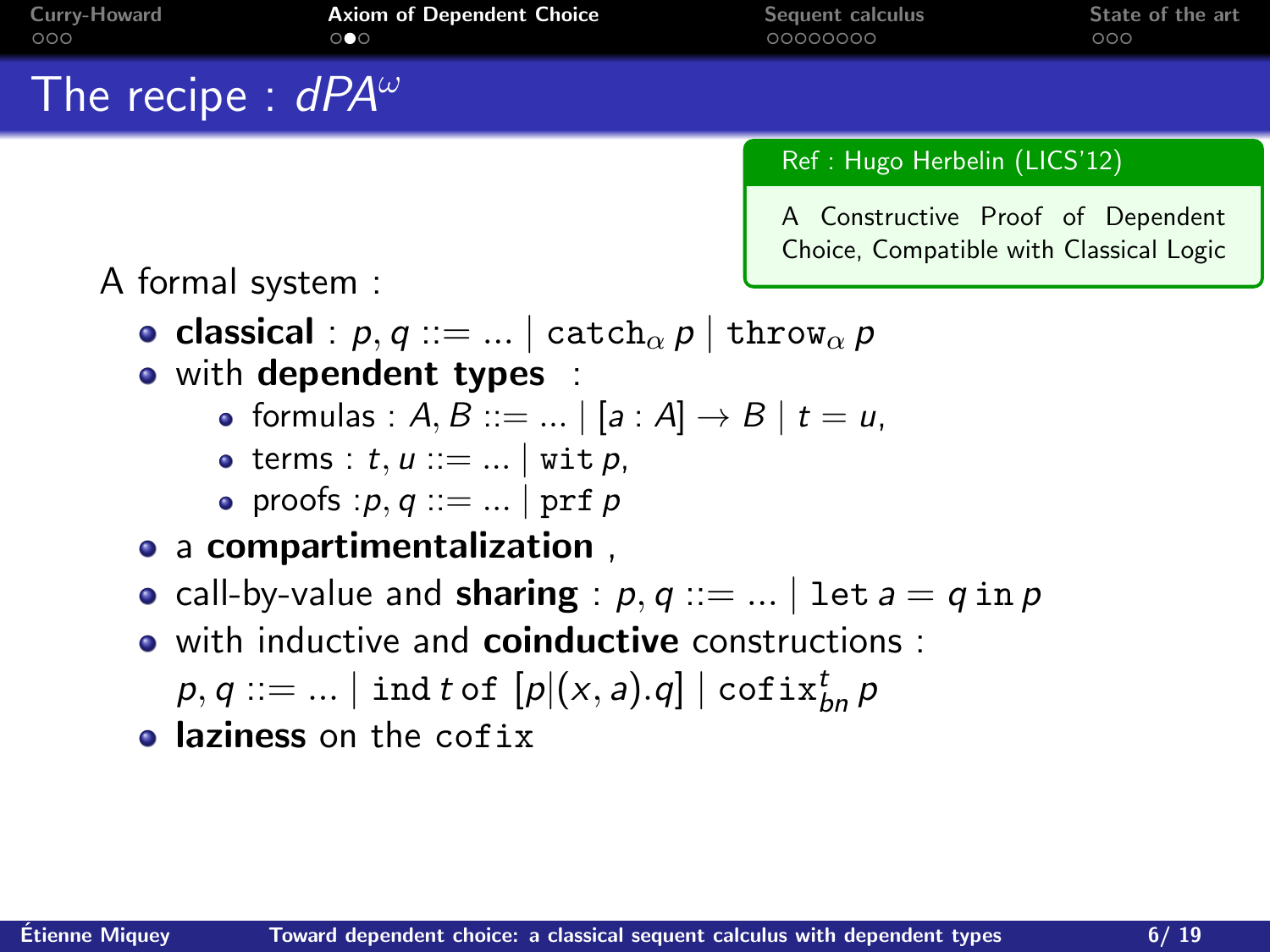| Curry-Howard    | <b>Axiom of Dependent Choice</b> | Sequent calculus | State of the art |
|-----------------|----------------------------------|------------------|------------------|
| 000             | $\circ\circ\bullet$              | 00000000         | 000              |
| Main properties |                                  |                  |                  |

#### Subject reduction

If 
$$
\Gamma \vdash p : A
$$
 and  $p \leadsto q$ , then  $\Gamma \vdash q : A$ .

**Normalisation** 

If  $\Gamma \vdash p : A$  then p is normalisable.

#### **Conservativity**

If A is  $\rightarrow$ -v-wit- $\forall$ -free, and  $\vdash_{dPA^{\omega}} p : A$ , then  $\vdash_{HA^{\omega}} p : A$ 

### **Consistency**

$$
\nvdash_{\mathit{dPA}^\omega} \bot
$$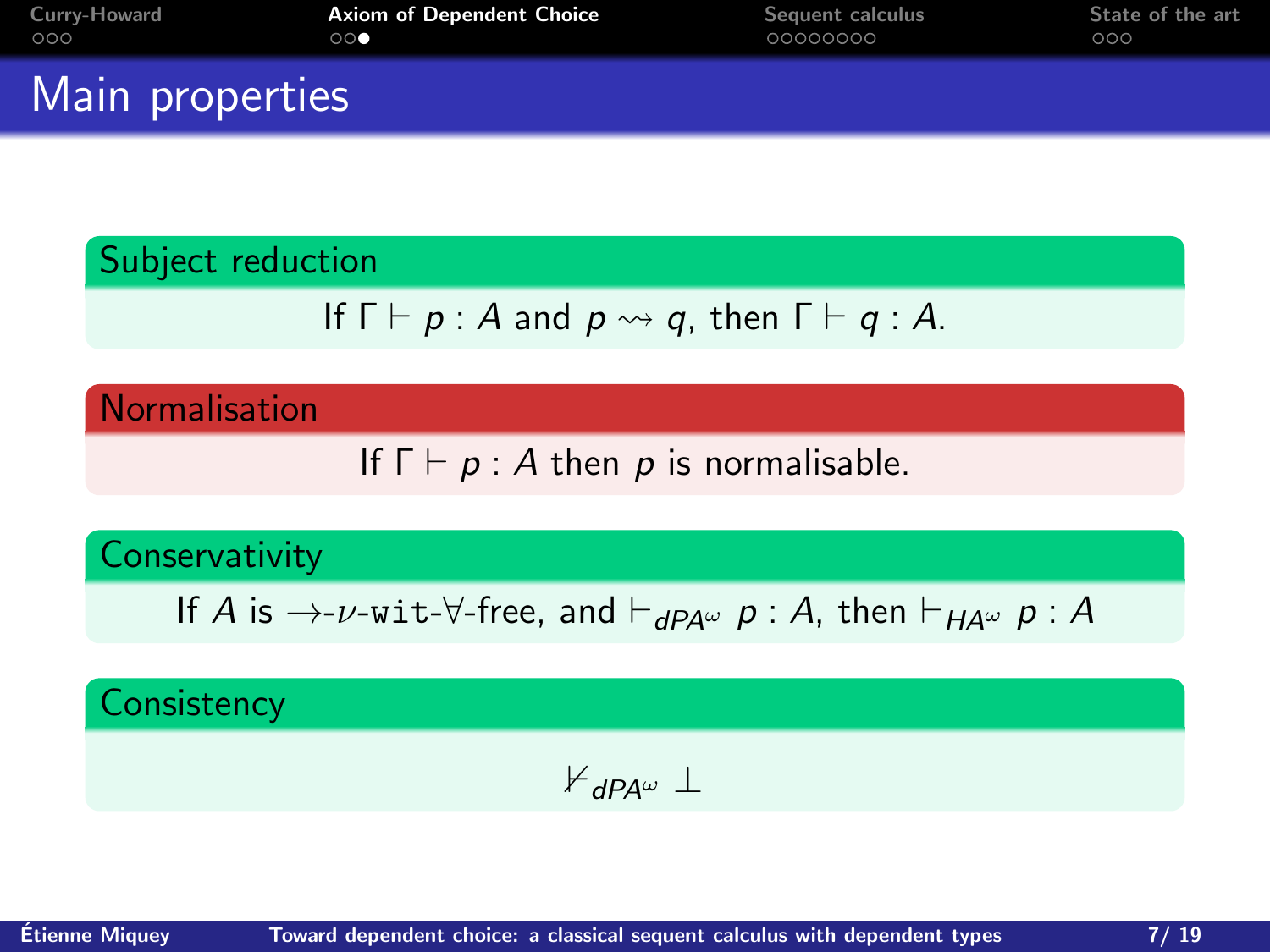<span id="page-12-0"></span>

| Curry-Howard         | <b>Axiom of Dependent Choice</b> | Sequent calculus | State of the art |
|----------------------|----------------------------------|------------------|------------------|
| 000                  | ೧೦೦                              | •00000000        | 000              |
| Normalisation by CPS |                                  |                  |                  |

A translation  $\llbracket \cdot \rrbracket : dP A^{\omega} \to \lambda^{\text{something}}$  s.t. :

$$
(p \rightsquigarrow q) \qquad \Rightarrow \qquad ([p] \rightarrow^+ [q])
$$

- **•** Interest : highlights on negative translation and side effects
- If we are lucky : update-induction [Berger'04]
- **•** Difficulties :
	- − (Continuation+State)-passing-style
	- − Typing ?
	- − Laziness & cofix ?
	- − Manipulation of contexts :

$$
\text{let } a = \operatornamewithlimits{cofix}_{bx} p = D[a] \text{ in } \triangleright \dots
$$

#### CPS : Ariola et al (FLOPS'12)

Classical Call-by-Need Sequent Calculi : The Unity of Semantic Artifacts

 $\frac{1}{2}$  Etienne Miquey  $\frac{1}{2}$  [Toward dependent choice: a classical sequent calculus with dependent types](#page-0-0)  $\frac{8}{19}$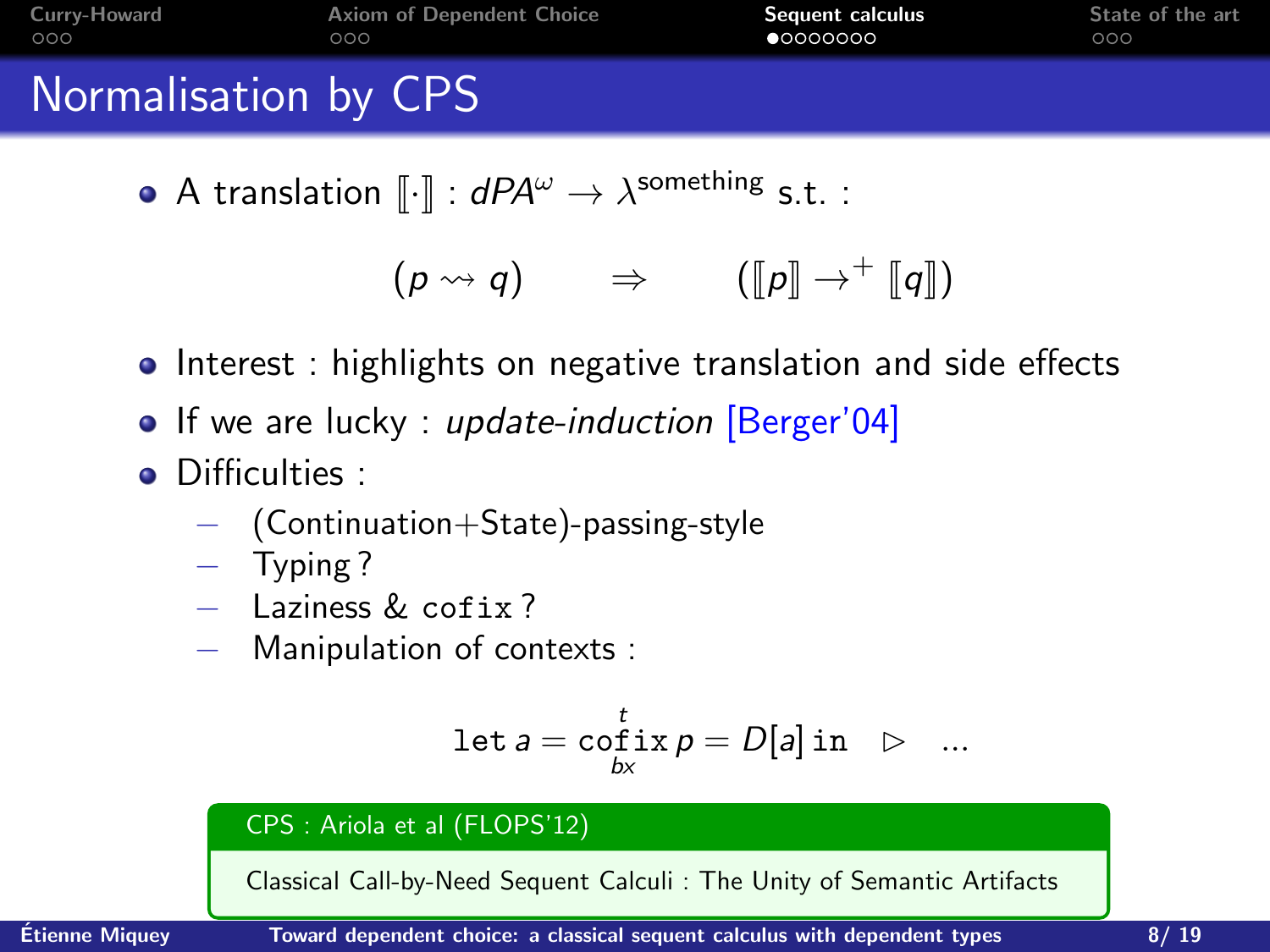| Curry-Howard<br>000                                  | <b>Axiom of Dependent Choice</b><br>000 |                                                                                                                                                                                              | Sequent calculus<br>00000000   | State of the art<br>000 |
|------------------------------------------------------|-----------------------------------------|----------------------------------------------------------------------------------------------------------------------------------------------------------------------------------------------|--------------------------------|-------------------------|
| Sequent calculus : $\lambda \mu \tilde{\mu}$         |                                         |                                                                                                                                                                                              |                                |                         |
|                                                      |                                         |                                                                                                                                                                                              | Ref: Curien/Herbelin (ICFP'00) |                         |
| Syntax :<br>(Commands) $c ::= \langle p   e \rangle$ |                                         |                                                                                                                                                                                              | The duality of computation,    |                         |
| (Proofs)                                             |                                         | $p, q$ ::= $a   \lambda a.p   \mu \alpha.c$                                                                                                                                                  |                                |                         |
| (Contexts)                                           |                                         | $e$ : $\alpha$   $\tilde{\mu}$ a.c   $p \cdot e$                                                                                                                                             |                                |                         |
| Call-by-value reduction :                            |                                         |                                                                                                                                                                                              |                                |                         |
|                                                      |                                         | $\langle \lambda a.p \mid q \cdot e \rangle \rightsquigarrow \langle q \mid \tilde{\mu} a.\langle p \mid e \rangle \rangle$<br>$\langle V   \tilde{\mu} a.c \rangle \rightsquigarrow c[V/a]$ |                                |                         |

Typing rules :

$$
\frac{\Gamma\vdash p:A\quad \Gamma\vdash e:A^{\perp\!\!\!\perp}}{\langle p\mid e\rangle:\Gamma}\quad \text{cur}\quad \frac{c:(\Gamma,\alpha:A^{\perp\!\!\!\perp})}{\Gamma\vdash \mu\alpha.c:A}\;\mu\quad \frac{c:(\Gamma,a:A)}{\Gamma\vdash \tilde{\mu}a.c:A^{\perp\!\!\!\perp}}\;\tilde{\mu}
$$

 $\langle \mu \alpha.c \mid e \rangle \rightsquigarrow c[e/\alpha]$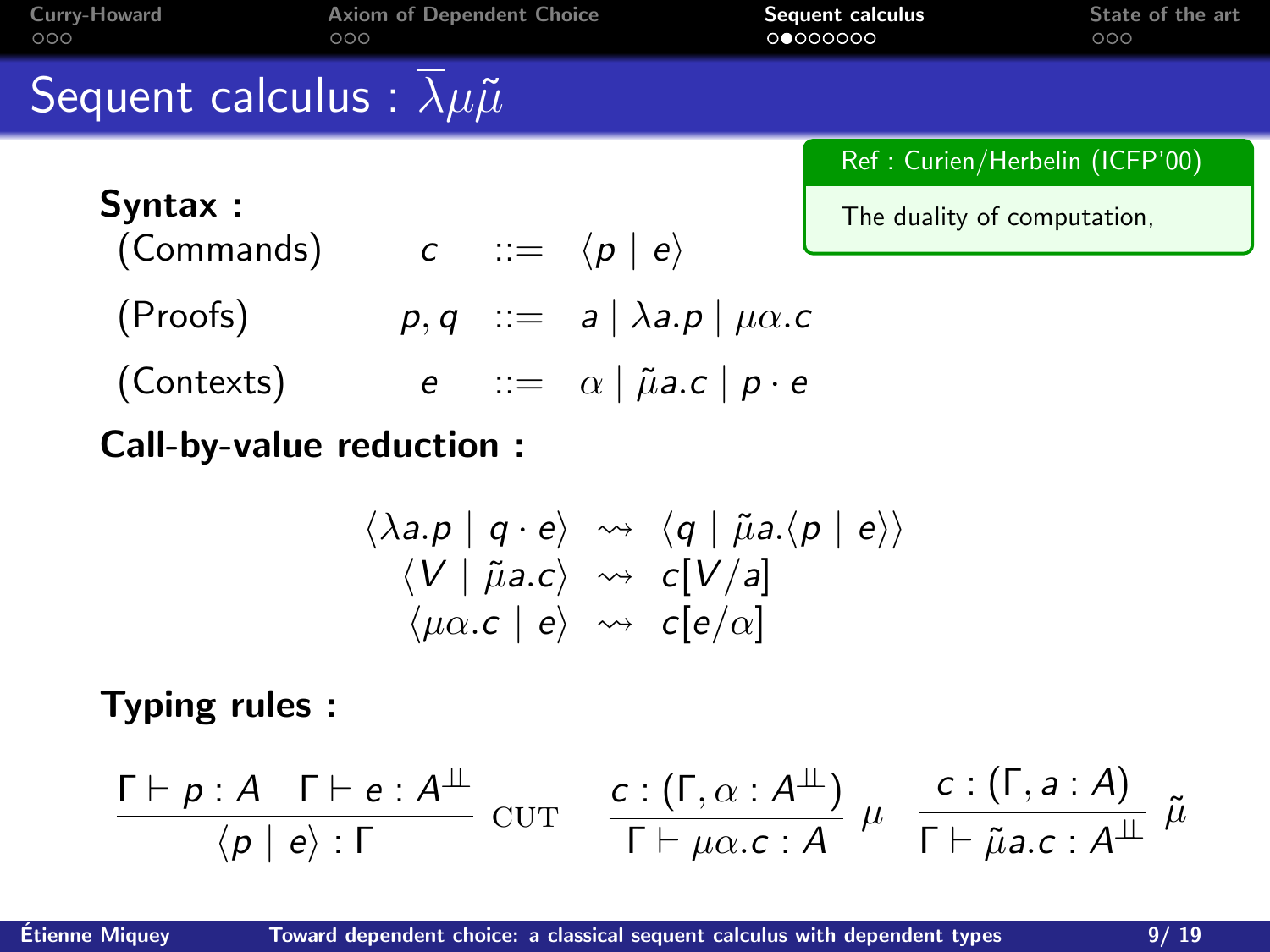| Adding sharing                                                                                                                                                                                                                                                                                                                                                                                                             |  |
|----------------------------------------------------------------------------------------------------------------------------------------------------------------------------------------------------------------------------------------------------------------------------------------------------------------------------------------------------------------------------------------------------------------------------|--|
| Ref : Ariola et al (FLOPS'12)                                                                                                                                                                                                                                                                                                                                                                                              |  |
| Syntax:<br>Classical Call-by-Need Sequent Calculi:<br>(Commands) $c ::= \langle p   e \rangle \tau$<br>The Unity of Semantic Artifacts                                                                                                                                                                                                                                                                                     |  |
| $p, q \ ::= a \mid \lambda a.p \mid \mu \alpha.c$<br>(Proofs)                                                                                                                                                                                                                                                                                                                                                              |  |
| (Contexts) $e ::= \alpha   \tilde{\mu} a.c   p \cdot e$                                                                                                                                                                                                                                                                                                                                                                    |  |
| (Environments) $\tau$ ::= $\cdot$ $ a = p \tau$<br>Call-by-value reduction:                                                                                                                                                                                                                                                                                                                                                |  |
| $\langle \lambda a.p \mid q \cdot e \rangle \tau \rightsquigarrow \langle q \mid \tilde{\mu} a.\langle p \mid e \rangle \rangle \tau$<br>$\langle \mu \alpha . c \mid e \rangle \tau \rightsquigarrow c \cdot [e/\alpha] \tau$<br>$\langle V   \tilde{\mu} a.c \rangle \tau \rightsquigarrow c [a = V] \tau$<br>$\langle a \mid F \rangle \tau' [a = p] \tau \rightsquigarrow \langle p \mid F \rangle \tau' [a = p] \tau$ |  |
| Typing rules:                                                                                                                                                                                                                                                                                                                                                                                                              |  |
| $\ldots$ $+$ $\langle p   e \rangle \tau : (\Gamma) ::= \langle \tau(p)   \tau(e) \rangle : (\Gamma)$                                                                                                                                                                                                                                                                                                                      |  |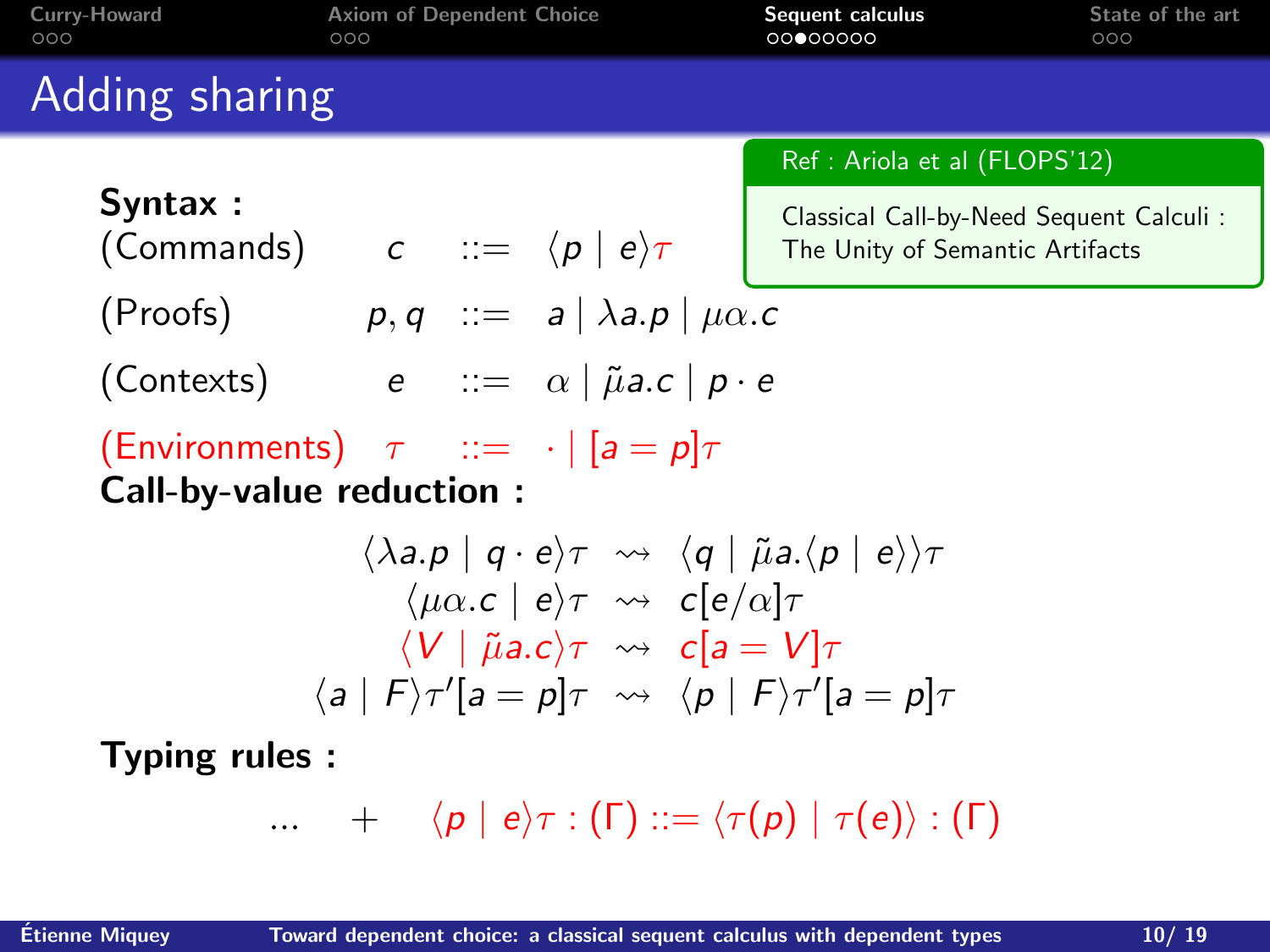| Curry-Howard<br>000 | Axiom of Dependent Choice<br>000 | Sequent calculus<br>00000000 | State of the art<br>000 |
|---------------------|----------------------------------|------------------------------|-------------------------|
| Adding cofix        |                                  |                              |                         |
| Syntax :            |                                  |                              |                         |

(Commands) 
$$
c ::= \langle p | e \rangle \tau
$$

(Proofs)  $p, q$  ::=  $a | \lambda a.p | \mu \alpha.c | \text{cofix}_{bx}^t p$ 

.

(Contexts)  $e := \alpha | \tilde{\mu} a.c | p \cdot e$ 

(Environments)  $\tau$  ::=  $\cdot$  | [a = p] $\tau$ Call-by-value reduction :

. .  $\langle \text{cofix}_{b\mathsf{x}}^t \, \mathsf{p} \mid \tilde{\mu} \mathsf{a}.\mathsf{c} \tau' \rangle \tau \; \rightsquigarrow \; \mathsf{c} \tau' [ \mathsf{a} = \text{cofix}_{b\mathsf{x}}^t \, \mathsf{p} ] \tau$  $\langle a | F \rangle \tau' [a = \text{cofix}_{bx}^t p] \tau \rightsquigarrow \langle p[t/x][\lambda y. \text{cofix}_{bx}^y p/b] | \tilde{\mu} a. \langle a | F \rangle \tau' \rangle \tau$ 

Typing rules :

$$
+\qquad \frac{\Gamma\vdash t:T\quad\Gamma,f:T\to\mathbb{N},x:T,b:\forall yf(y)=0\vdash p:A\quad f\text{ positive in }A}{\Gamma\vdash \text{cofix}_{bx}^t\ p:\nu_{fx}^tA}
$$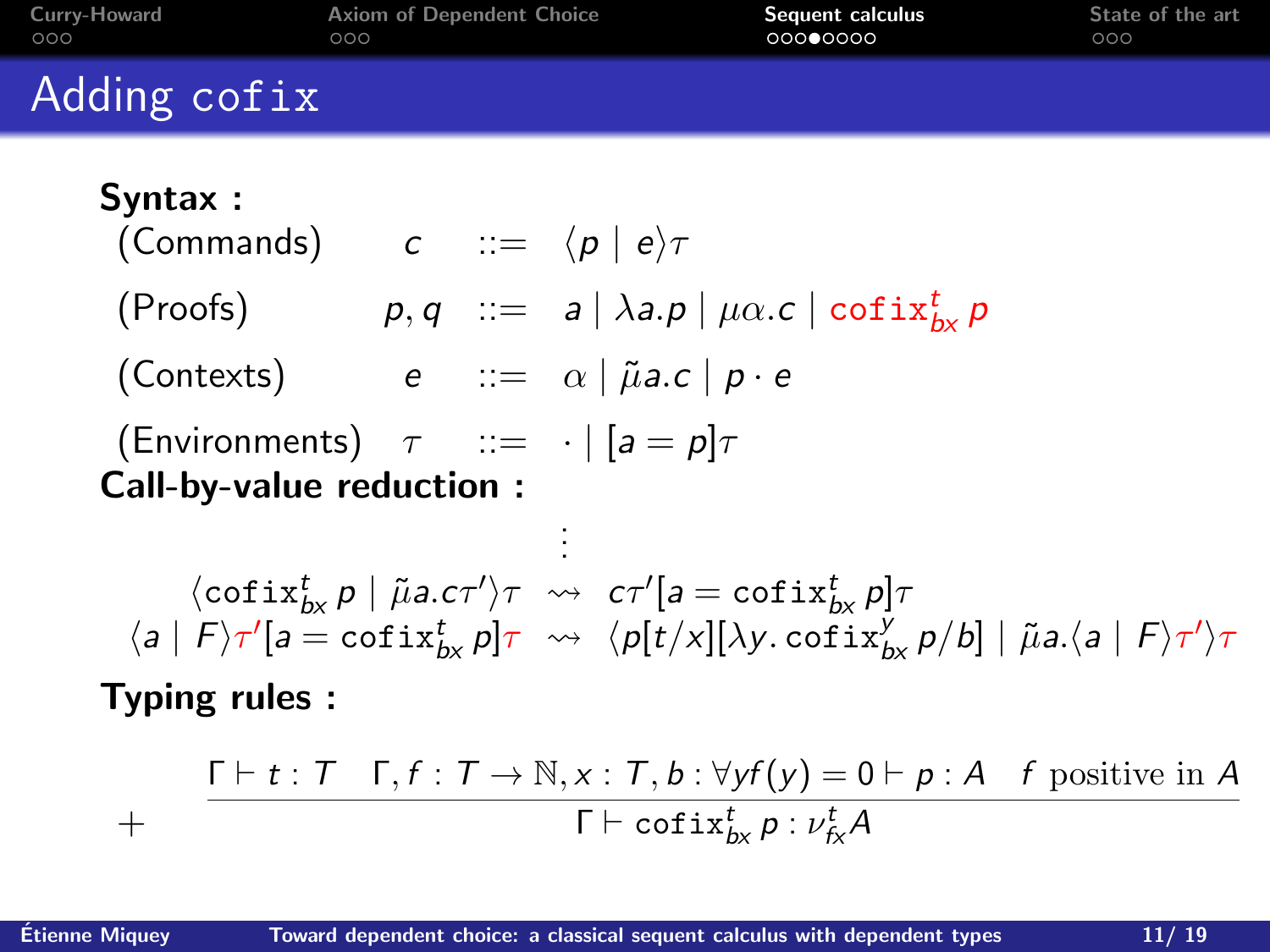| Curry-Howard<br>000             | <b>Axiom of Dependent Choice</b><br>000                                                                                                                                                                                                                           | Sequent calculus<br>0000●000                                                                                                | State of the art<br>000 |
|---------------------------------|-------------------------------------------------------------------------------------------------------------------------------------------------------------------------------------------------------------------------------------------------------------------|-----------------------------------------------------------------------------------------------------------------------------|-------------------------|
| Adding dependent types          |                                                                                                                                                                                                                                                                   |                                                                                                                             |                         |
| Syntax:                         | (Commands) $c := \langle p   e \rangle \tau$                                                                                                                                                                                                                      |                                                                                                                             |                         |
| (Terms)                         |                                                                                                                                                                                                                                                                   | $t, u$ ::= $x   0   S(t)   \lambda x. t   t u   with p$                                                                     |                         |
|                                 |                                                                                                                                                                                                                                                                   | (Proofs) $p, q ::=    \text{cofix}_{bx}^t p   \lambda x. p   (t, p)   \text{prf } p$                                        |                         |
|                                 | (Contexts) $e := \alpha   \tilde{\mu} a.c   p \cdot e   t \cdot e$                                                                                                                                                                                                |                                                                                                                             |                         |
| <b>Call-by-value reduction:</b> | (Environments) $\tau$ ::= $\cdot$   [a = p] $\tau$                                                                                                                                                                                                                |                                                                                                                             |                         |
|                                 |                                                                                                                                                                                                                                                                   |                                                                                                                             |                         |
|                                 | $\langle \text{prf } p   e \rangle \tau \rightsquigarrow \langle p   \tilde{\mu} a. \langle \text{prf } a   e \rangle \rangle \tau$<br>$\langle \text{prf } a   e \rangle \tau' [a = (t, p)] \tau \rightsquigarrow \langle p   e \rangle \tau' [a = (t, p)] \tau$ |                                                                                                                             |                         |
| <b>Typing rules:</b>            |                                                                                                                                                                                                                                                                   |                                                                                                                             |                         |
|                                 | $\frac{\Gamma\vdash p:A[t/x]\quad \Gamma\vdash t:T}{\Gamma\vdash (t,p):\exists x^TA}\exists t$                                                                                                                                                                    | $\frac{\Gamma \vdash p : \exists x^T A(x) \quad p \text{ Nef}}{\Gamma \vdash \text{prf } p : A(\text{wit } p)} \text{ prf}$ |                         |

 $Étienne Miquey$  [Toward dependent choice: a classical sequent calculus with dependent types](#page-0-0)  $12/ 19$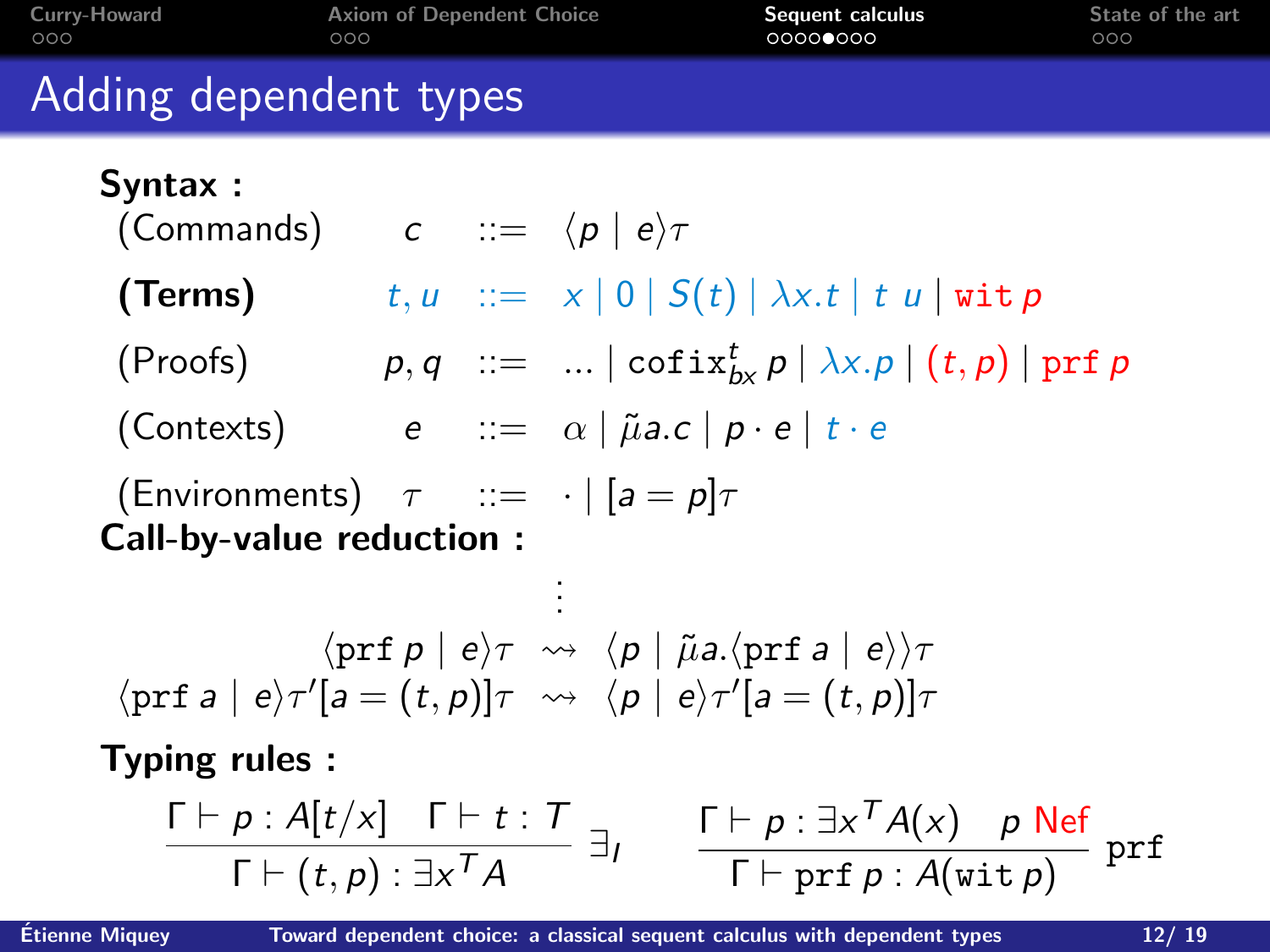| Curry-Howard<br>000                                      | <b>Axiom of Dependent Choice</b><br>000 |                                                                                                                | Sequent calculus<br>00000000                                                                                                                                             | State of the art<br>000                                                          |
|----------------------------------------------------------|-----------------------------------------|----------------------------------------------------------------------------------------------------------------|--------------------------------------------------------------------------------------------------------------------------------------------------------------------------|----------------------------------------------------------------------------------|
| Last but not least                                       |                                         |                                                                                                                |                                                                                                                                                                          |                                                                                  |
| Syntax:<br>(Commands) $c ::= \langle p   e \rangle \tau$ |                                         |                                                                                                                |                                                                                                                                                                          |                                                                                  |
| (Terms)                                                  | $t, u$ ::=                              |                                                                                                                |                                                                                                                                                                          |                                                                                  |
|                                                          |                                         |                                                                                                                | (Proofs) $p, q ::=    (a_1, a_2)   \iota_i(p)  $ subst $p, q  $ refl                                                                                                     |                                                                                  |
|                                                          |                                         |                                                                                                                | (Contexts) $e ::=    \tilde{\mu}(a_1, a_2).c   \tilde{\mu}(a_1, c_1 a_2.c_2)$                                                                                            |                                                                                  |
| Call-by-value reduction :                                |                                         | (Environments) $\tau$ ::= $\cdot$ $ a = p \tau$                                                                |                                                                                                                                                                          |                                                                                  |
|                                                          |                                         |                                                                                                                | $\langle (p_1, p_2)   \tilde{\mu} a.c \rangle \tau \rightsquigarrow \langle p_1   \tilde{\mu} a_1. \langle p_2   \tilde{\mu} a_2.c[a = (a_1, a_2)] \rangle \rangle \tau$ |                                                                                  |
| Typing rules:                                            |                                         |                                                                                                                |                                                                                                                                                                          |                                                                                  |
|                                                          |                                         | $\frac{\Gamma\vdash p : t = u \quad \Gamma\vdash q : B[t/x]}{\Gamma\vdash \text{subst } p \ q : B[u/x]}$ subst |                                                                                                                                                                          | $\frac{\Gamma \vdash t : T}{\Gamma \vdash \operatorname{refl} \cdot t = t}$ refl |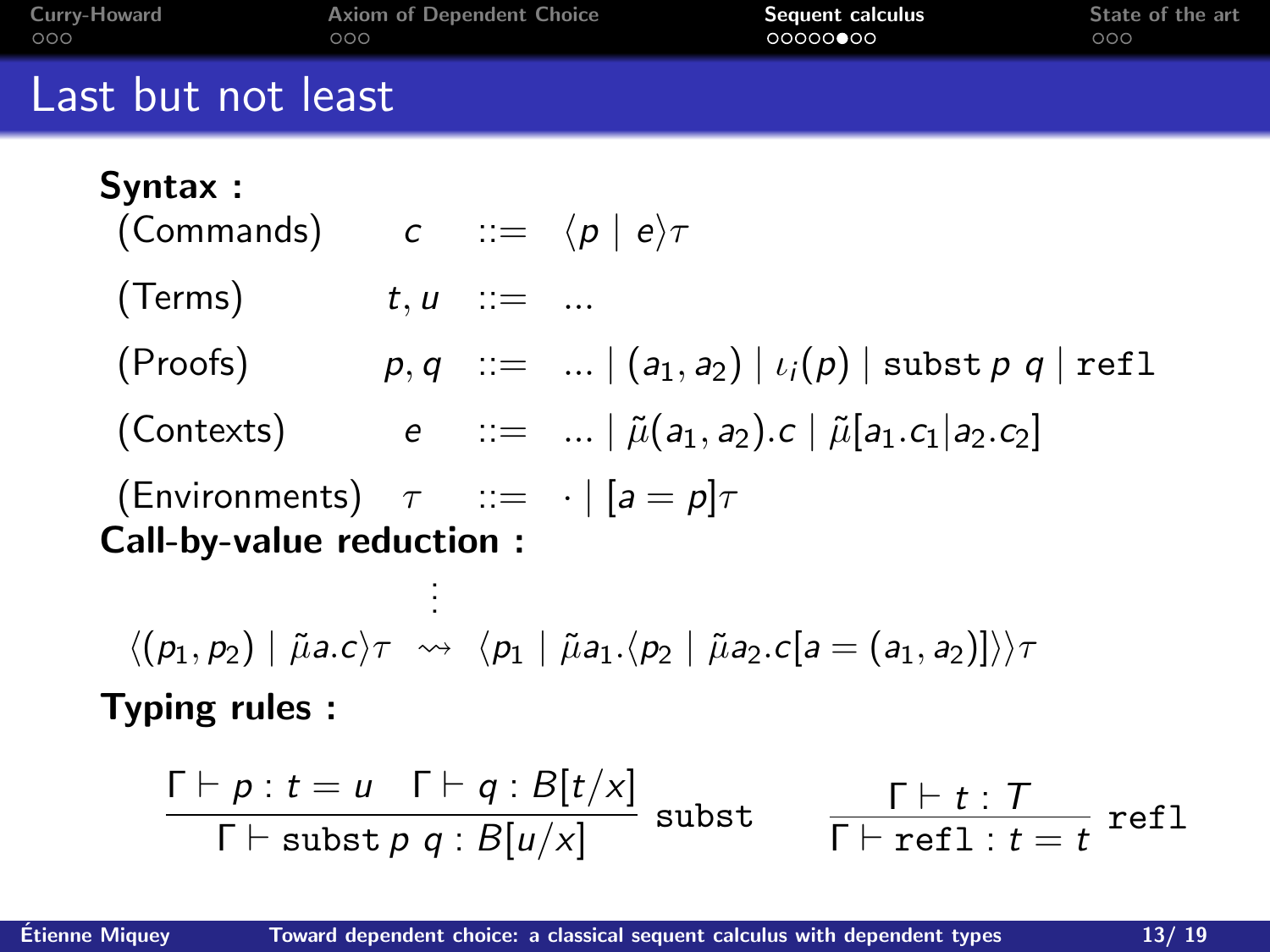| Curry-Howard    | Axiom of Dependent Choice | Sequent calculus | State of the art |
|-----------------|---------------------------|------------------|------------------|
| 000             | 000                       | 00000000         | 000              |
| Does this work? |                           |                  |                  |

$$
\frac{\Gamma, a : A \vdash p : B[a]}{\Gamma \vdash \lambda a.p : [a : A] \rightarrow B} \xrightarrow{\Gamma \vdash q : A \quad \Gamma \vdash e : B[q]^{\perp} \quad q \text{ Nef}}}{\Gamma \vdash q \cdot e : ([a : A] \rightarrow B)^{\perp} \text{ cur}} \cdot \frac{\langle \lambda a.p | q \cdot e \rangle : \Gamma}{\langle \lambda a.p | q \cdot e \rangle : \Gamma}
$$

$$
\frac{\Gamma, a : A \vdash p : B[a] \quad \Gamma, a : A \vdash e : B[q]^{\perp} : \{a|q\}}{\langle p | e \rangle : \Gamma, a : A; \{a|q\}} \quad \text{CUT}
$$
\n
$$
\frac{\Gamma \vdash q : A \qquad \qquad \Gamma \vdash \tilde{\mu}a. \langle p | e \rangle : A^{\perp} : \{.\vert q\}}{\langle q | \tilde{\mu}a. \langle p | e \rangle \rangle : \Gamma; \{\cdot | \cdot \}} \quad \text{CUT}
$$

 $\rightsquigarrow$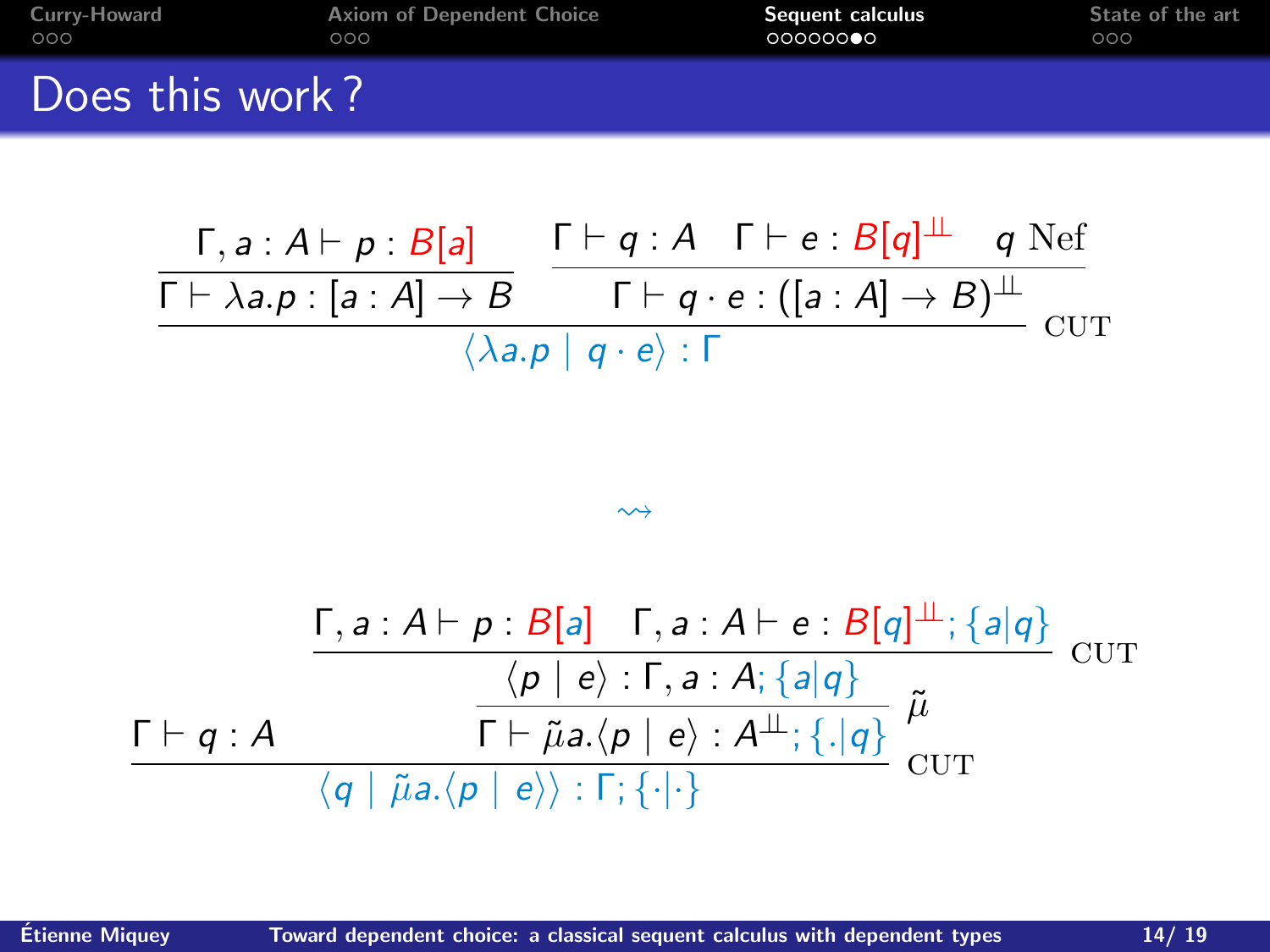| Curry-Howard<br>000 | <b>Axiom of Dependent Choice</b><br>000                                                       | Sequent calculus<br>00000000                                                                                                                                                       | State of the art<br>000 |
|---------------------|-----------------------------------------------------------------------------------------------|------------------------------------------------------------------------------------------------------------------------------------------------------------------------------------|-------------------------|
|                     | A type system with dependencies list                                                          |                                                                                                                                                                                    |                         |
|                     | $\frac{c:(\Gamma,\alpha:A^{\perp\!\!\!\perp})}{\Gamma\vdash \mu\alpha.c:A}\mu$                | $\frac{c:(\Gamma,a:A;\{a p\}\varepsilon)}{\Gamma\vdash \tilde{\mu} a.c:A^{\perp\!\!\!\perp};\{ \cdot  p\}\varepsilon} \tilde{\mu}$                                                 |                         |
|                     | $\frac{\Gamma\vdash p_1:A\quad \Gamma\vdash p_2:B}{\Gamma\vdash (p_1,p_2):A\wedge B}\wedge_I$ | $\frac{c:\Gamma, a_1:A_1, a_2:A_2; \{(a_1,a_2) p\}\varepsilon}{\Gamma\vdash \tilde{\mu}(a_1,a_2).c:(A_1\wedge A_2)^{\perp\!\!\!\perp};\{\cdot p\}\varepsilon}\ \wedge \varepsilon$ |                         |

$$
\frac{\Gamma \vdash p : A_{\varepsilon^+} \quad \Gamma \vdash e : A_{\varepsilon^-}^{\perp} ; \{\cdot | p\} \varepsilon}{\langle p \mid e \rangle : (\Gamma; \varepsilon) } \quad cut
$$

where :  $\langle p | e \rangle \tau : (\Gamma) ::= \langle \tau(p) | \tau(e) \rangle : (\Gamma)$  $A_{\{p\mid q\}\varepsilon^+} := A[p/\bullet]_{\varepsilon^+}, q \notin \mathsf{N}\mathrm{e}\mathrm{f} \to \bullet, p \notin A$  $A_{\{p\mid q\}\in \mathcal{C}} := A[q/\bullet]_{\in \mathcal{C}}, q \notin \mathsf{Nef} \rightarrow \bullet, p \notin A$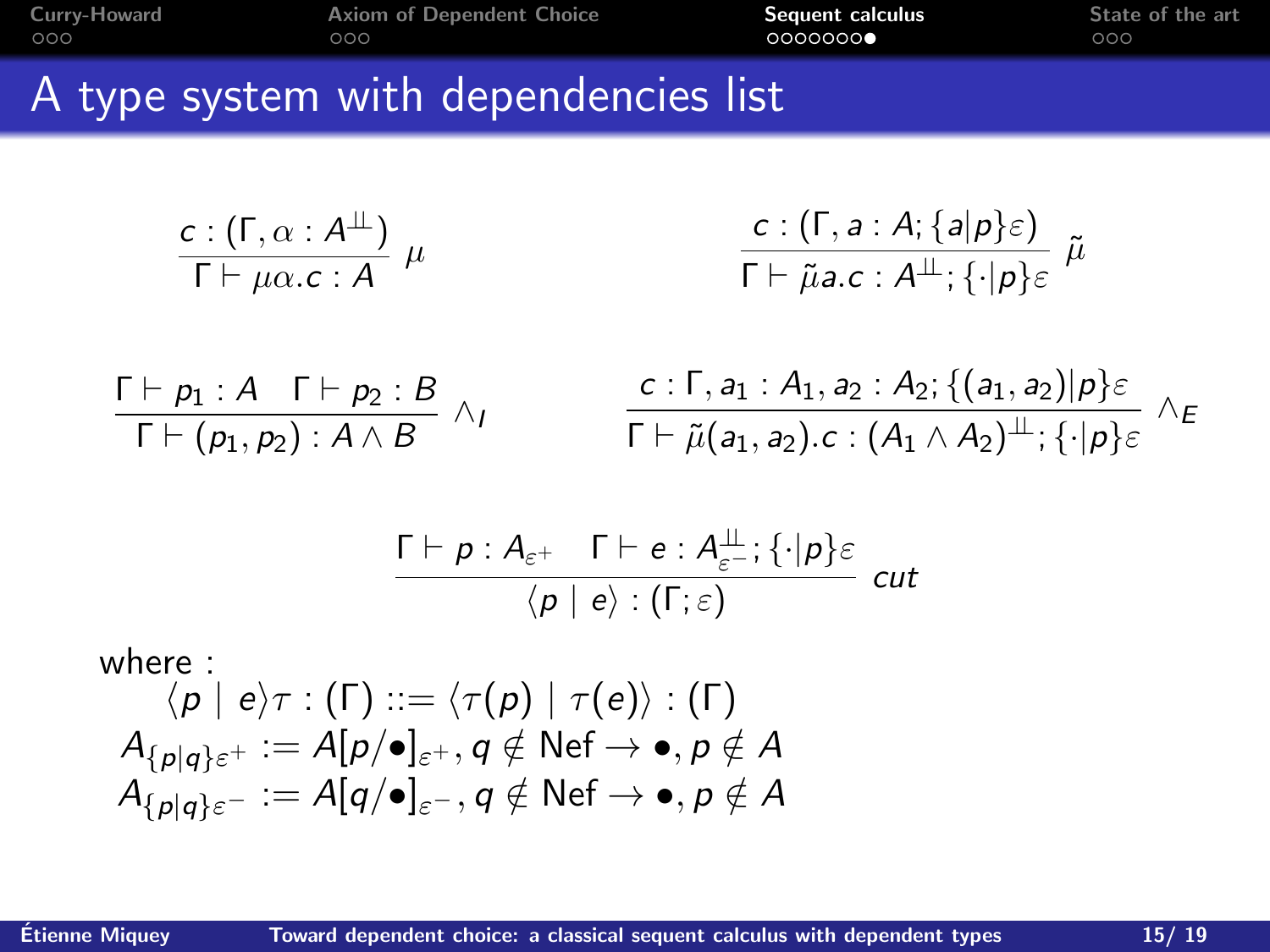<span id="page-20-0"></span>

| Curry-Howard | Axiom of Dependent Choice | Sequent calculus | State of the art |
|--------------|---------------------------|------------------|------------------|
| 000          | 000                       | 00000000         | $\bullet$        |
| Properties   |                           |                  |                  |

#### Safe proof substitution

Assume  $\Gamma, \Delta \vdash p : A$ , p Nef then we have :

$$
\Gamma, a : A, \Delta \vdash q : B \Rightarrow \Gamma, \Delta[p/a] \vdash q[p/a] : B[p/a]
$$

 $(+)$  same property for contexts/commands/terms typing)

The same holds for terms and contexts subtitutions.

# Subject reduction If  $c : \Gamma$ ;  $\{\cdot | \cdot\}$  and  $c \leadsto c'$ , then  $c : \Gamma$ ;  $\{\cdot | \cdot\}$ .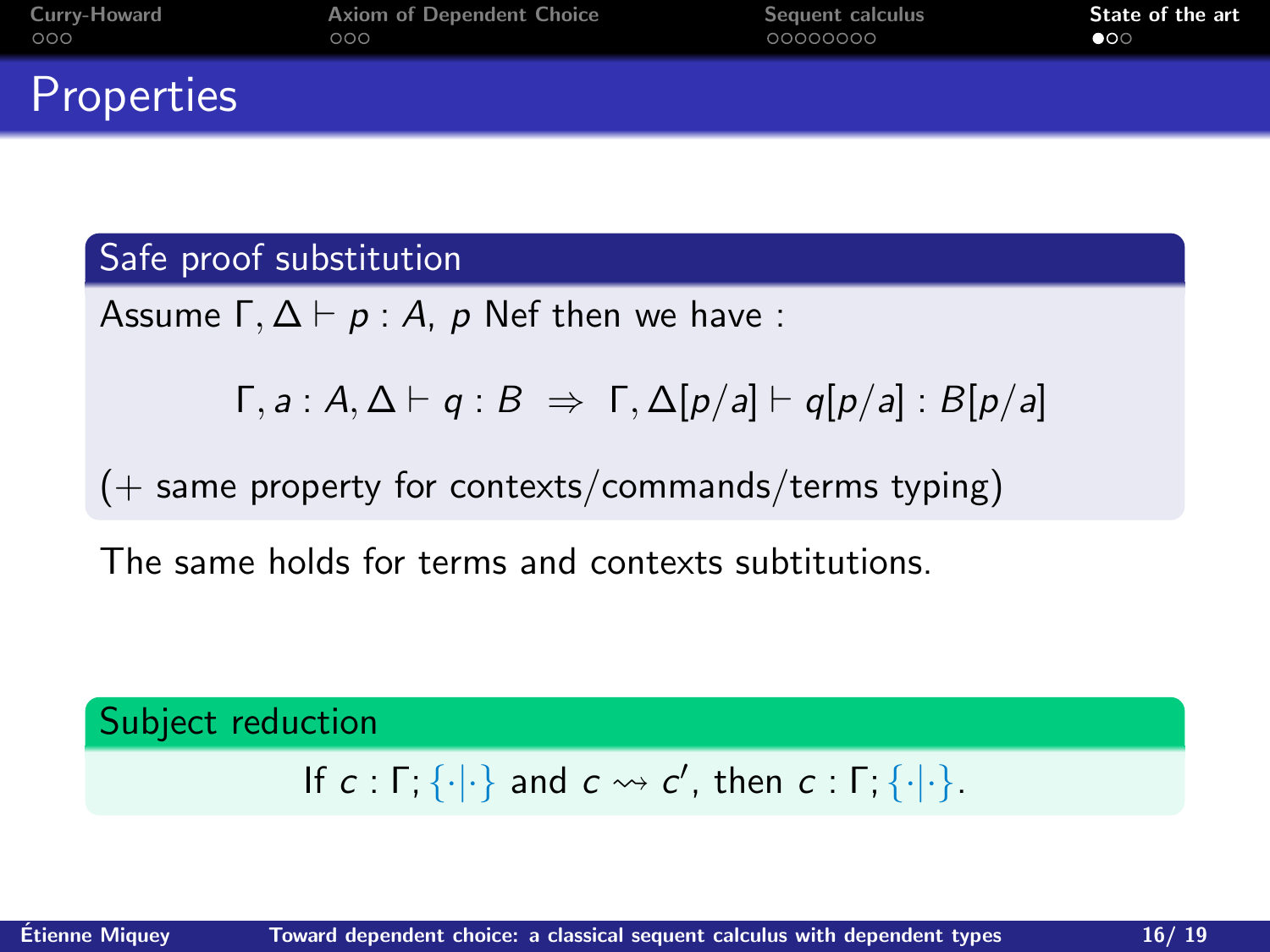| Curry-Howard                      | Axiom of Dependent Choice | Sequent calculus | State of the art |
|-----------------------------------|---------------------------|------------------|------------------|
| 000                               | 000                       | 00000000         | ററ               |
| A translation from $dPA^{\omega}$ |                           |                  |                  |

$$
\begin{array}{rcl}\n[\![\lambda a.p]\!] & := & \lambda a. [\![p]\!] \\
[ \! [(\rho)q]\!] & := & \mu\alpha. \langle [\![p]\!] \mid [\![q]\!] \cdot \alpha \rangle \\
[[\![\mathtt{let}\, a = p\, \mathtt{in}\, q]\!] & := & \mu\alpha. \langle [\![p]\!] \mid \tilde{\mu} a. \langle [\![q]\!] \mid \alpha \rangle \rangle \\
[ \! [(\![p,q]\!]]\!] & := & \left([\![p]\!], [\![q]\!] \right) \\
[ \! [split\, p\, \mathtt{as}\, \big(a_1, a_2\big) \mathtt{in}\, q]\!] & := & \mu\alpha. \langle [\![p]\!] \mid \tilde{\mu}(a_1, a_2). \langle [\![q]\!] \mid \alpha \rangle \rangle\n\end{array}
$$

Typing preservation

If 
$$
\vdash_{dPA^{\omega}} p : A
$$
, then  $\vdash_{dLPA^{\omega}} p : A$ 

Remember :

 $AC_{\mathbb{N}} := \lambda H$ . let  $H_{\infty} = \text{cofix}_{bn}^0(H \ n, b(S(n)))$  in $(\lambda n \text{.nth } n \ H_{\infty}, \lambda n \text{.nth } n \ H_{\infty})$ 

### **Corollary**

$$
\vdash \llbracket A\mathcal{C}_{\mathbb{N}}\rrbracket : \forall x \exists y P(x,y) \rightarrow \exists f \forall x P(x,f(x))
$$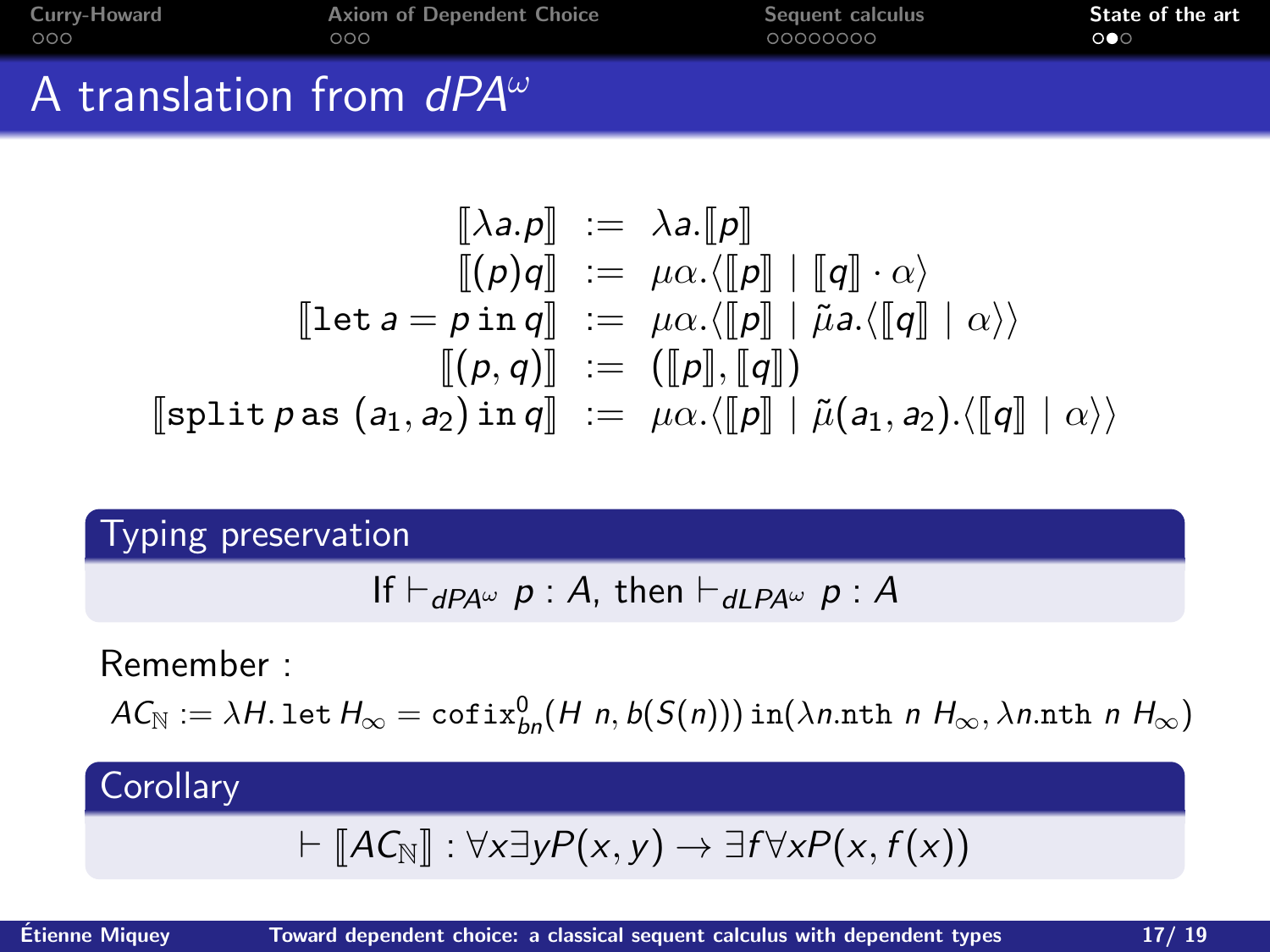